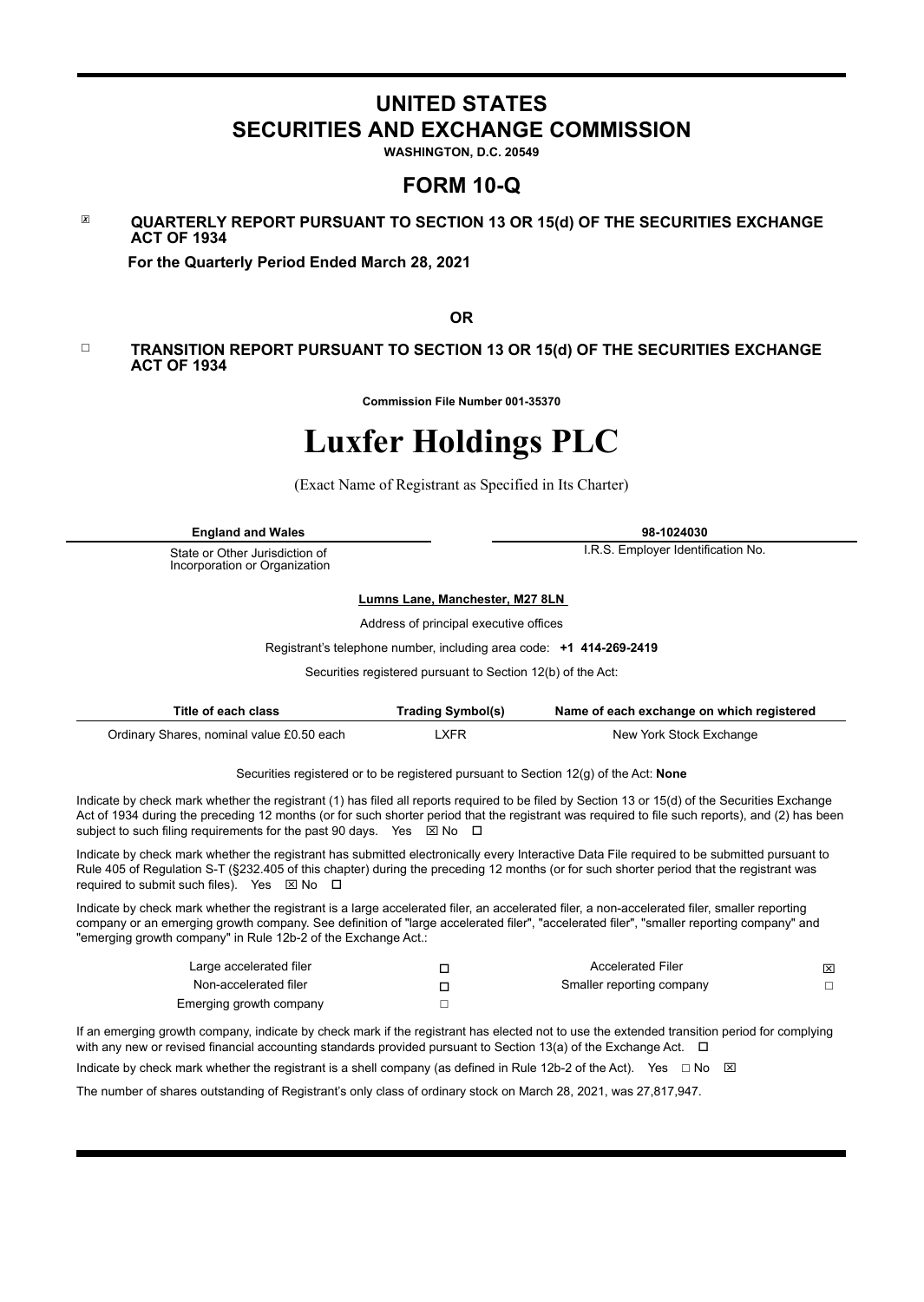# **TABLE OF CONTENTS**

|         |                                                                                          | Page |
|---------|------------------------------------------------------------------------------------------|------|
|         | <b>PART I FINANCIAL INFORMATION</b>                                                      |      |
| Item 1. | Condensed Financial Statements (unaudited)                                               | 1    |
|         | Condensed Consolidated Statements of Income (unaudited)                                  | 1    |
|         | Condensed Consolidated Statements of Comprehensive Income / (Loss)<br>(unaudited)        | 2    |
|         | <b>Condensed Consolidated Balance Sheets (unaudited)</b>                                 | 3    |
|         | Condensed Consolidated Statements of Cash Flows (unaudited)                              | 4    |
|         | Condensed Consolidated Statements of Changes in Equity (unaudited)                       | 5    |
|         | Notes to Condensed Consolidated Financial Statements (unaudited)                         | 6    |
| Item 2. | Management's Discussion and Analysis of Financial Condition and Results<br>of Operations | 19   |
| Item 3. | Quantitative and Qualitative Disclosures About Market Risk                               | 30   |
| Item 4. | <b>Controls and Procedures</b>                                                           | 30   |
|         |                                                                                          |      |
|         | <b>PART II OTHER INFORMATION</b>                                                         |      |
| Item 1. | Legal Proceedings                                                                        | 31   |
|         |                                                                                          |      |

| Item 1A. | <b>Risk Factors</b>                                         |                 |
|----------|-------------------------------------------------------------|-----------------|
| Item 2.  | Unregistered Sales of Equity Securities and Use of Proceeds | 31.             |
| Item 6.  | <b>Exhibits</b>                                             | 32 <sup>2</sup> |
|          | Signatures                                                  | 33              |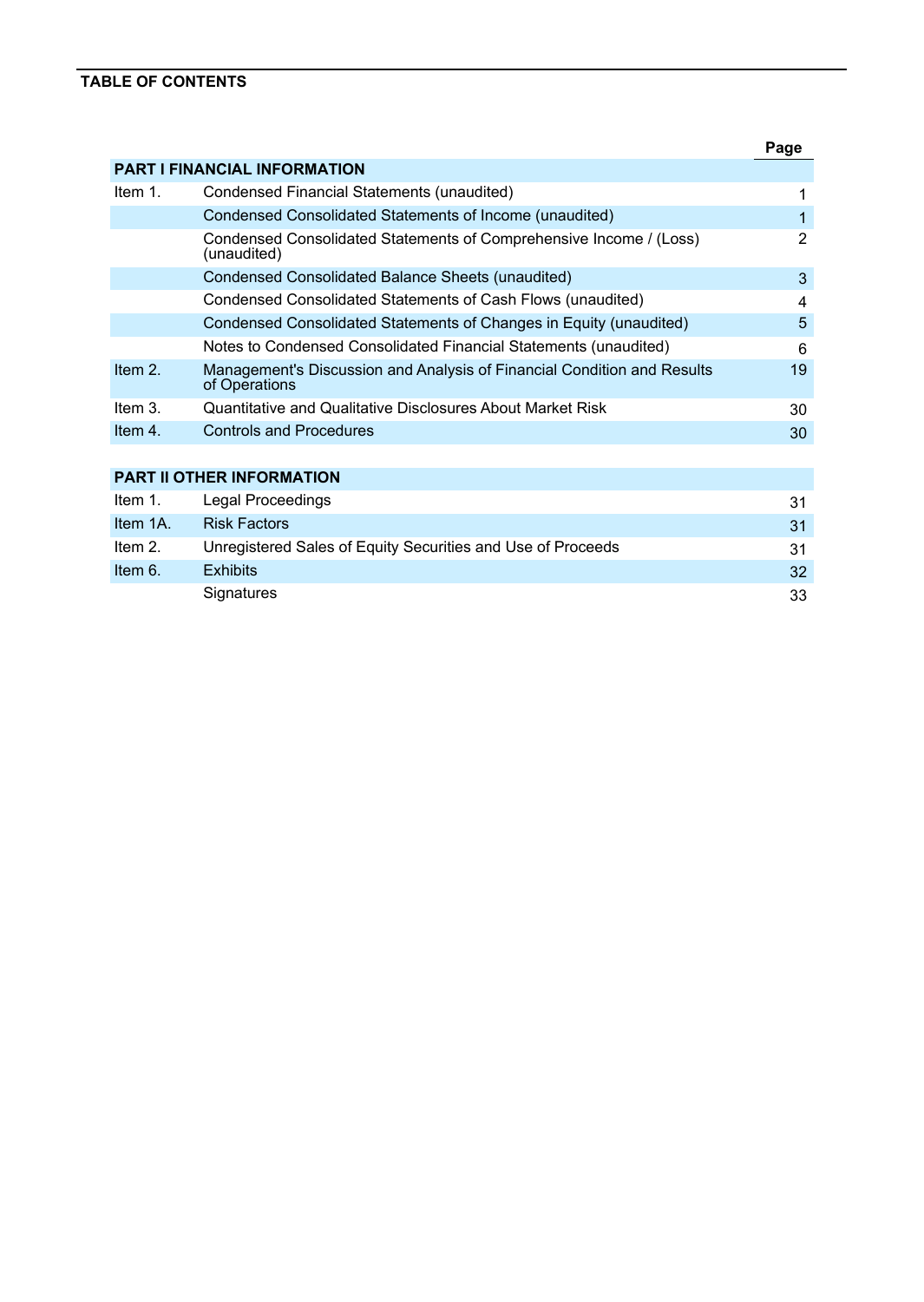# **PART I - FINANCIAL INFORMATION**

# **Item 1. Condensed Financial Statements (unaudited)**

# **LUXFER HOLDINGS PLC CONDENSED CONSOLIDATED STATEMENTS OF INCOME (UNAUDITED)**

|                                                            |            |                           | <b>First Quarter</b> |
|------------------------------------------------------------|------------|---------------------------|----------------------|
| In millions, except share and per-share data               | 2021       |                           | 2020                 |
| Net sales                                                  | \$<br>85.2 | $\boldsymbol{\mathsf{S}}$ | 88.4                 |
| Cost of goods sold                                         | (60.0)     |                           | (64.3)               |
| <b>Gross profit</b>                                        | 25.2       |                           | 24.1                 |
| Selling, general and administrative expenses               | (10.6)     |                           | (11.4)               |
| Research and development                                   | (0.8)      |                           | (0.7)                |
| Restructuring charges                                      | (1.4)      |                           | (2.8)                |
| Acquisition-related costs                                  | (0.2)      |                           | (0.2)                |
| Other charges                                              | (1.1)      |                           |                      |
| <b>Operating income</b>                                    | 11.1       |                           | 9.0                  |
| Interest expense                                           | (0.8)      |                           | (1.2)                |
| Defined benefit pension credit                             | 0.6        |                           | 1.1                  |
| Income before income taxes                                 | 10.9       |                           | 8.9                  |
| Provision for income taxes                                 | (2.3)      |                           | (1.7)                |
| Net income from continuing operations                      | 8.6        |                           | 7.2                  |
|                                                            |            |                           |                      |
| Net loss from discontinued operations, net of tax          | (1.6)      |                           | (1.0)                |
| Gain on disposition of discontinued operations, net of tax | 7.5        |                           |                      |
| Net income / (loss) from discontinued operations           | \$<br>5.9  | $\boldsymbol{\mathsf{S}}$ | (1.0)                |
|                                                            |            |                           |                      |
| <b>Net income</b>                                          | \$<br>14.5 | $\frac{1}{2}$             | 6.2                  |
|                                                            |            |                           |                      |
| Earnings / (loss) per share                                |            |                           |                      |
| Basic from continuing operations                           | \$<br>0.31 | \$                        | 0.26                 |
| Basic from discontinued operations                         | \$<br>0.21 | \$                        | (0.04)               |
| <b>Basic</b>                                               | \$<br>0.52 | \$                        | 0.23                 |
|                                                            |            |                           |                      |
| Diluted from continuing operations                         | \$<br>0.31 | \$                        | 0.26                 |
| Diluted from discontinued operations                       | \$<br>0.21 | \$                        | (0.04)               |
| <b>Diluted</b>                                             | \$<br>0.52 | \$                        | 0.22                 |
|                                                            |            |                           |                      |
| Weighted average ordinary shares outstanding               |            |                           |                      |
| <b>Basic</b>                                               | 27,658,871 |                           | 27,440,423           |
| <b>Diluted</b>                                             | 28,057,323 |                           | 27,894,058           |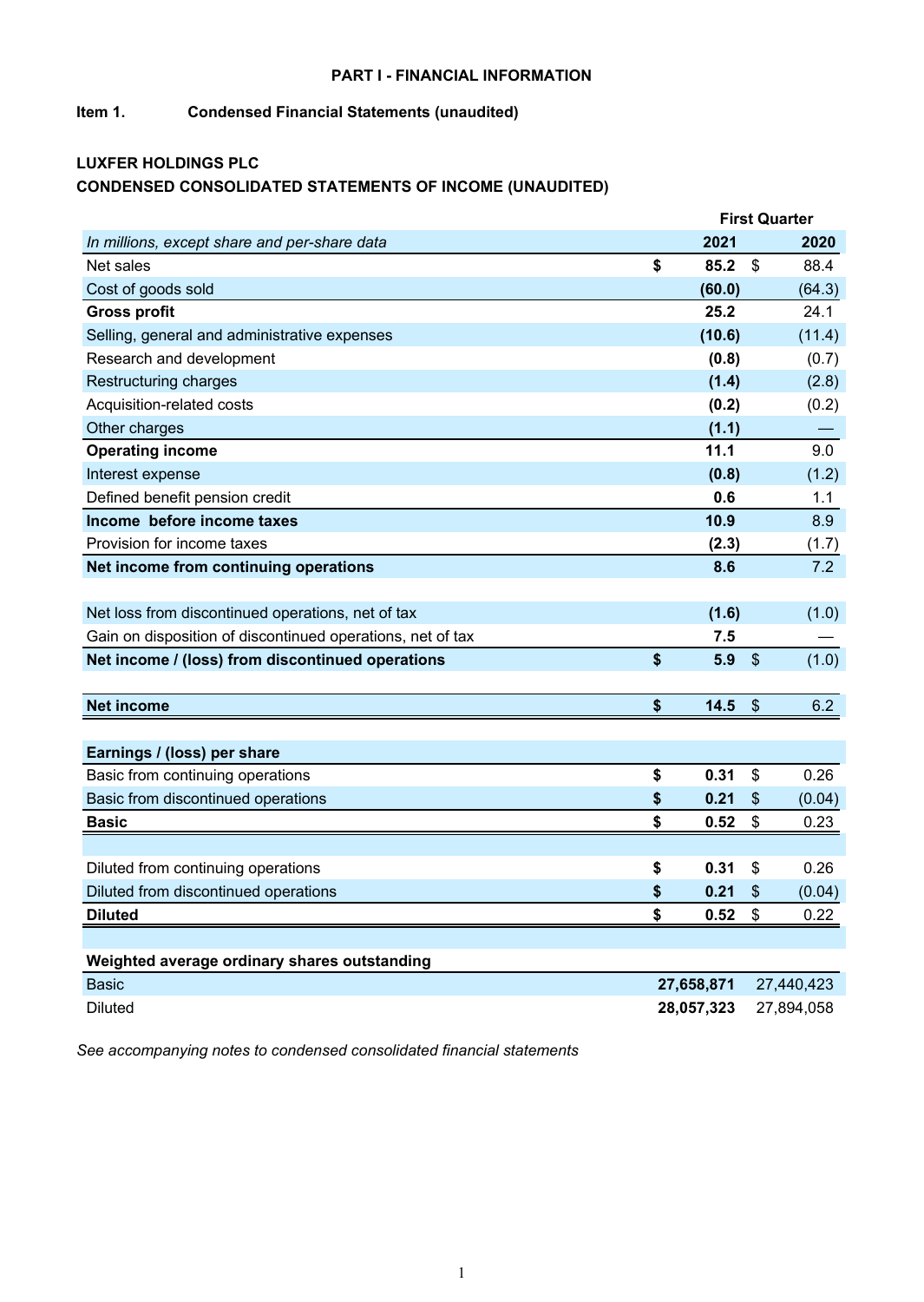# **LUXFER HOLDINGS PLC**

|                                                                                       |   | <b>First Quarter</b> |      |       |
|---------------------------------------------------------------------------------------|---|----------------------|------|-------|
| In millions                                                                           |   | 2021                 |      | 2020  |
| Net income                                                                            | S | 14.5                 | - \$ | 6.2   |
|                                                                                       |   |                      |      |       |
| Other comprehensive income / (loss)                                                   |   |                      |      |       |
| Net change in foreign currency translation adjustment                                 |   | 0.9                  |      | (7.6) |
|                                                                                       |   |                      |      |       |
| Pension and post-retirement actuarial gains, net of \$0.1 and \$0.1 tax, respectively |   | 0.6                  |      | 0.3   |
| Other comprehensive income / (loss), net of tax                                       |   | 1.5                  |      | (7.3) |
|                                                                                       |   |                      |      |       |
| Total comprehensive income / (loss)                                                   |   | 16.0                 |      | 1.1)  |

# **CONDENSED CONSOLIDATED STATEMENTS OF COMPREHENSIVE INCOME / (LOSS) (UNAUDITED)**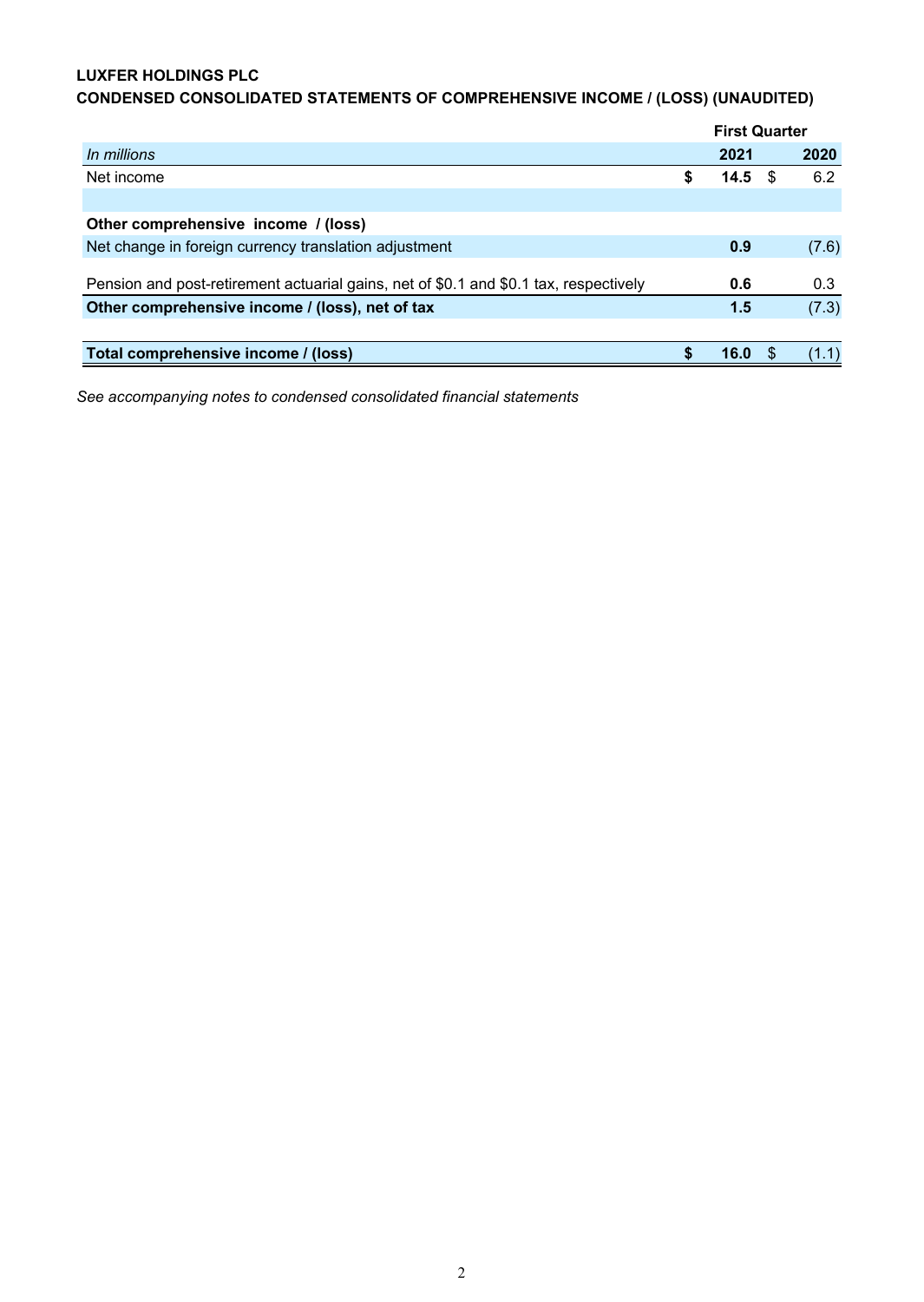# **LUXFER HOLDINGS PLC CONDENSED CONSOLIDATED BALANCE SHEETS (UNAUDITED)**

|                                                                                                                                                   | March 28,   |                           | December 31, |
|---------------------------------------------------------------------------------------------------------------------------------------------------|-------------|---------------------------|--------------|
| In millions, except share and per-share data                                                                                                      | 2021        |                           | 2020         |
| <b>Current assets</b>                                                                                                                             |             |                           |              |
| Cash and cash equivalents                                                                                                                         | \$<br>31.8  | $\boldsymbol{\mathsf{S}}$ | 1.5          |
| Accounts and other receivables, net of allowances of \$0.5 and \$0.5,<br>respectively                                                             | 56.0        |                           | 43.1         |
| Inventories                                                                                                                                       | 75.6        |                           | 68.8         |
| Current assets held-for-sale                                                                                                                      | 20.7        |                           | 36.0         |
| Other current assets                                                                                                                              | 1.1         |                           | 1.5          |
| <b>Total current assets</b>                                                                                                                       | \$<br>185.2 | \$                        | 150.9        |
| <b>Non-current assets</b>                                                                                                                         |             |                           |              |
| Property, plant and equipment, net                                                                                                                | \$<br>93.9  | \$                        | 86.0         |
| Right-of-use assets from operating leases                                                                                                         | 9.0         |                           | 9.5          |
| Goodwill                                                                                                                                          | 70.5        |                           | 70.2         |
| Intangibles, net                                                                                                                                  | 12.7        |                           | 12.8         |
| Deferred tax assets                                                                                                                               | 16.6        |                           | 16.5         |
| Investments and loans to joint ventures and other affiliates                                                                                      | 0.5         |                           | 0.5          |
| <b>Total assets</b>                                                                                                                               | \$<br>388.4 | \$                        | 346.4        |
| <b>Current liabilities</b>                                                                                                                        |             |                           |              |
| Accounts payable                                                                                                                                  | \$<br>27.7  | \$                        | 18.6         |
| <b>Accrued liabilities</b>                                                                                                                        | 23.7        |                           | 21.5         |
| Taxes on income                                                                                                                                   | 4.4         |                           | 0.4          |
| Current liabilities held-for-sale                                                                                                                 | 7.3         |                           | 11.4         |
| Other current liabilities                                                                                                                         | 14.0        |                           | 13.5         |
| <b>Total current liabilities</b>                                                                                                                  | \$<br>77.1  | $\frac{1}{2}$             | 65.4         |
| <b>Non-current liabilities</b>                                                                                                                    |             |                           |              |
| Long-term debt                                                                                                                                    | \$<br>73.0  | \$                        | 53.4         |
| Pensions and other retirement benefits                                                                                                            | 48.4        |                           | 50.8         |
| Deferred tax liabilities                                                                                                                          | 2.8         |                           | 2.0          |
| Other non-current liabilities                                                                                                                     | 8.2         |                           | 7.7          |
| <b>Total liabilities</b>                                                                                                                          | \$<br>209.5 | $\frac{1}{2}$             | 179.3        |
| <b>Shareholders' equity</b>                                                                                                                       |             |                           |              |
| Ordinary shares of £0.50 par value; authorized 40,000,000 shares for 2021 and<br>2020; issued and outstanding 29,000,000 shares for 2021 and 2020 | \$<br>26.6  | $\sqrt{3}$                | 26.6         |
| Deferred shares of £0.0001 par value; authorized, issued and outstanding<br>761,845,338,444 shares for 2021 and 2020                              | 149.9       |                           | 149.9        |
| Additional paid-in capital                                                                                                                        | 69.7        |                           | 70.6         |
| Treasury shares                                                                                                                                   | (4.0)       |                           | (4.0)        |
| Own shares held by ESOP                                                                                                                           | (1.3)       |                           | (1.4)        |
| Retained earnings                                                                                                                                 | 102.3       |                           | 91.2         |
| Accumulated other comprehensive loss                                                                                                              | (164.3)     |                           | (165.8)      |
| <b>Total shareholders' equity</b>                                                                                                                 | \$<br>178.9 | \$                        | 167.1        |
| Total liabilities and shareholders' equity                                                                                                        | \$<br>388.4 | $\frac{1}{2}$             | 346.4        |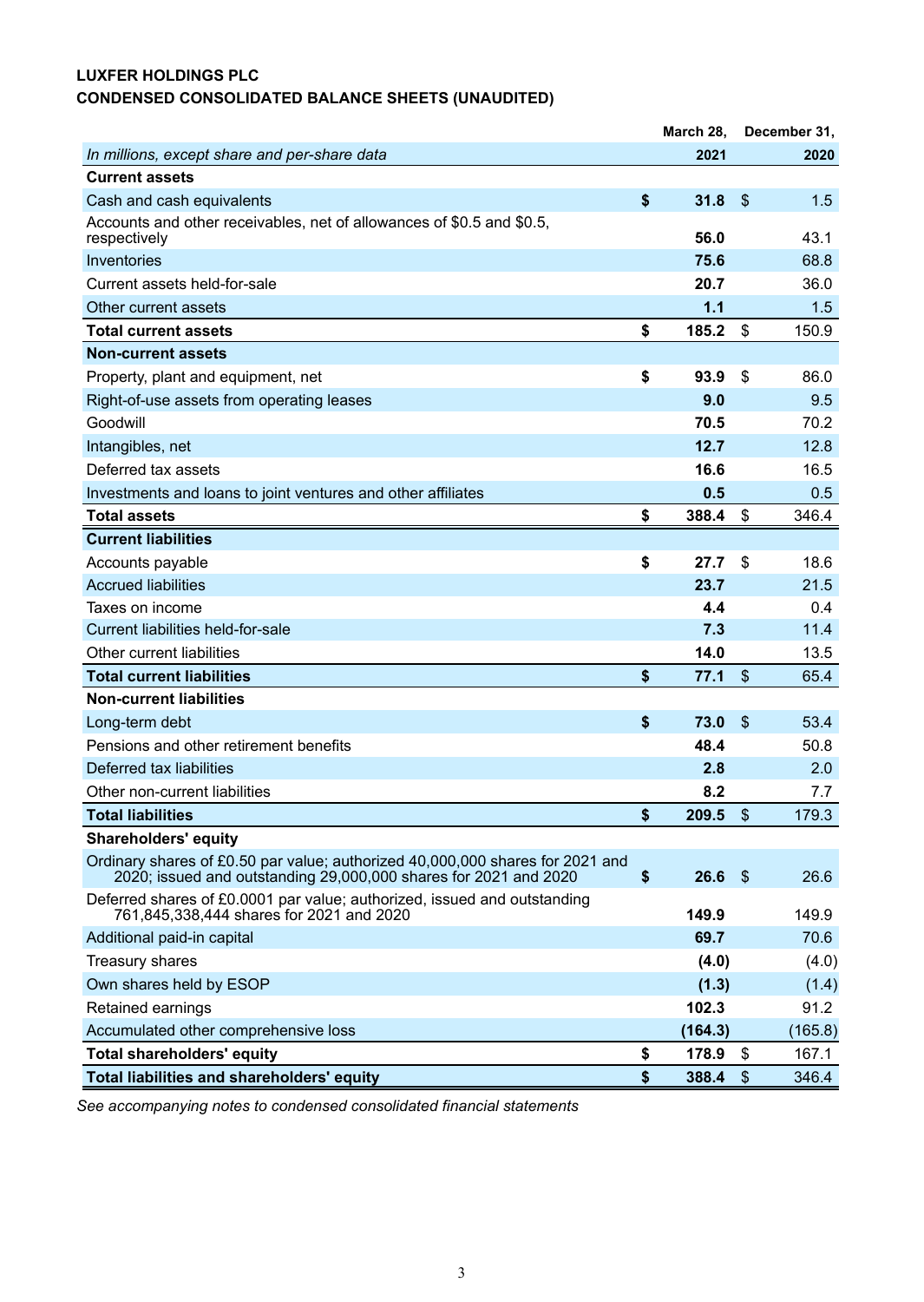# **LUXFER HOLDINGS PLC CONDENSED CONSOLIDATED STATEMENTS OF CASH FLOWS (UNAUDITED)**

|                                                                                               |                                      | <b>First Quarter</b> |                           |       |
|-----------------------------------------------------------------------------------------------|--------------------------------------|----------------------|---------------------------|-------|
| In millions                                                                                   |                                      | 2021                 |                           | 2020  |
| <b>Operating activities</b>                                                                   |                                      |                      |                           |       |
| Net income                                                                                    | \$                                   | 14.5                 | $\boldsymbol{\mathsf{s}}$ | 6.2   |
| Net income / (loss) from discontinued operations,                                             |                                      | (5.9)                |                           | 1.0   |
| Net income from continuing operations                                                         |                                      | 8.6                  |                           | 7.2   |
| Adjustments to reconcile net income to net cash provided by / (used for) operating activities |                                      |                      |                           |       |
| Depreciation                                                                                  |                                      | 3.2                  |                           | 3.1   |
| Amortization of purchased intangible assets                                                   |                                      | 0.2                  |                           | 0.2   |
| Amortization of debt issuance costs                                                           |                                      | 0.1                  |                           | 0.1   |
| Share-based compensation charges                                                              |                                      | 0.5                  |                           | 0.5   |
| Deferred income taxes                                                                         |                                      | 0.3                  |                           | 0.2   |
| Defined benefit pension credit                                                                |                                      | (0.6)                |                           | (1.1) |
| Defined benefit pension contributions                                                         |                                      | (1.4)                |                           | (1.4) |
| Changes in assets and liabilities                                                             |                                      |                      |                           |       |
| Accounts and other receivables                                                                |                                      | (7.4)                |                           | (4.2) |
| Inventories                                                                                   |                                      | (0.1)                |                           | (2.8) |
| Other current assets                                                                          |                                      | (1.7)                |                           | (0.2) |
| Accounts payable                                                                              |                                      | 6.7                  |                           | (5.0) |
| <b>Accrued liabilities</b>                                                                    |                                      | 2.5                  |                           | (0.5) |
| Other current liabilities                                                                     |                                      | 2.0                  |                           | (0.5) |
| Other non-current assets and liabilities                                                      |                                      | 2.3                  |                           | (0.1) |
| Net cash provided by / (used) operating activities - continuing                               |                                      | 15.2                 |                           | (4.5) |
| Net cash provided by operating activities - discontinued                                      |                                      |                      |                           |       |
| Net cash provided by / (used for) operating activities                                        | \$                                   | 15.2                 | $\boldsymbol{\mathsf{S}}$ | (4.5) |
| <b>Investing activities</b>                                                                   |                                      |                      |                           |       |
| Capital expenditures                                                                          | \$                                   | $(1.4)$ \$           |                           | (2.5) |
| Proceeds from sale of discontinued operations                                                 |                                      | 21.0                 |                           |       |
| <b>Business acquisition</b>                                                                   |                                      | (19.3)               |                           |       |
| Net cash provided by / (used) for investing activities - continuing                           | \$                                   | 0.3                  | $\boldsymbol{\mathsf{S}}$ | (2.5) |
| Net cash used for investing activities - discontinued                                         | \$                                   |                      | \$                        |       |
| Net cash provided by / (used for) investing activities                                        | $\overline{\boldsymbol{\mathsf{s}}}$ | 0.3                  | $\overline{\$}$           | (2.5) |
| <b>Financing activities</b>                                                                   |                                      |                      |                           |       |
| Net drawdown of long-term borrowings                                                          |                                      | 19.5                 |                           | 18.9  |
| Deferred consideration paid                                                                   |                                      |                      |                           | (0.4) |
| Proceeds from sale of shares                                                                  |                                      |                      |                           | 0.1   |
| Share-based compensation cash paid                                                            |                                      | (1.3)                |                           | (0.7) |
| Dividends paid                                                                                |                                      | (3.4)                |                           | (3.4) |
| Net cash from financing activities                                                            | \$                                   | 14.8                 | \$                        | 14.5  |
| Effect of exchange rate changes on cash and cash equivalents                                  |                                      |                      |                           | (0.4) |
| <b>Net increase</b>                                                                           | \$                                   | 30.3                 | $\boldsymbol{\mathsf{S}}$ | 7.1   |
| Cash and cash equivalents; beginning of year                                                  |                                      | 1.5                  |                           | 10.3  |
| Cash and cash equivalents; end of the First Quarter                                           |                                      | 31.8                 |                           | 17.4  |
| Supplemental cash flow information:                                                           |                                      |                      |                           |       |
| Interest payments                                                                             | \$                                   | 0.9                  | $\frac{1}{2}$             | 1.3   |
| Income tax payments                                                                           |                                      |                      |                           | 0.1   |
|                                                                                               |                                      |                      |                           |       |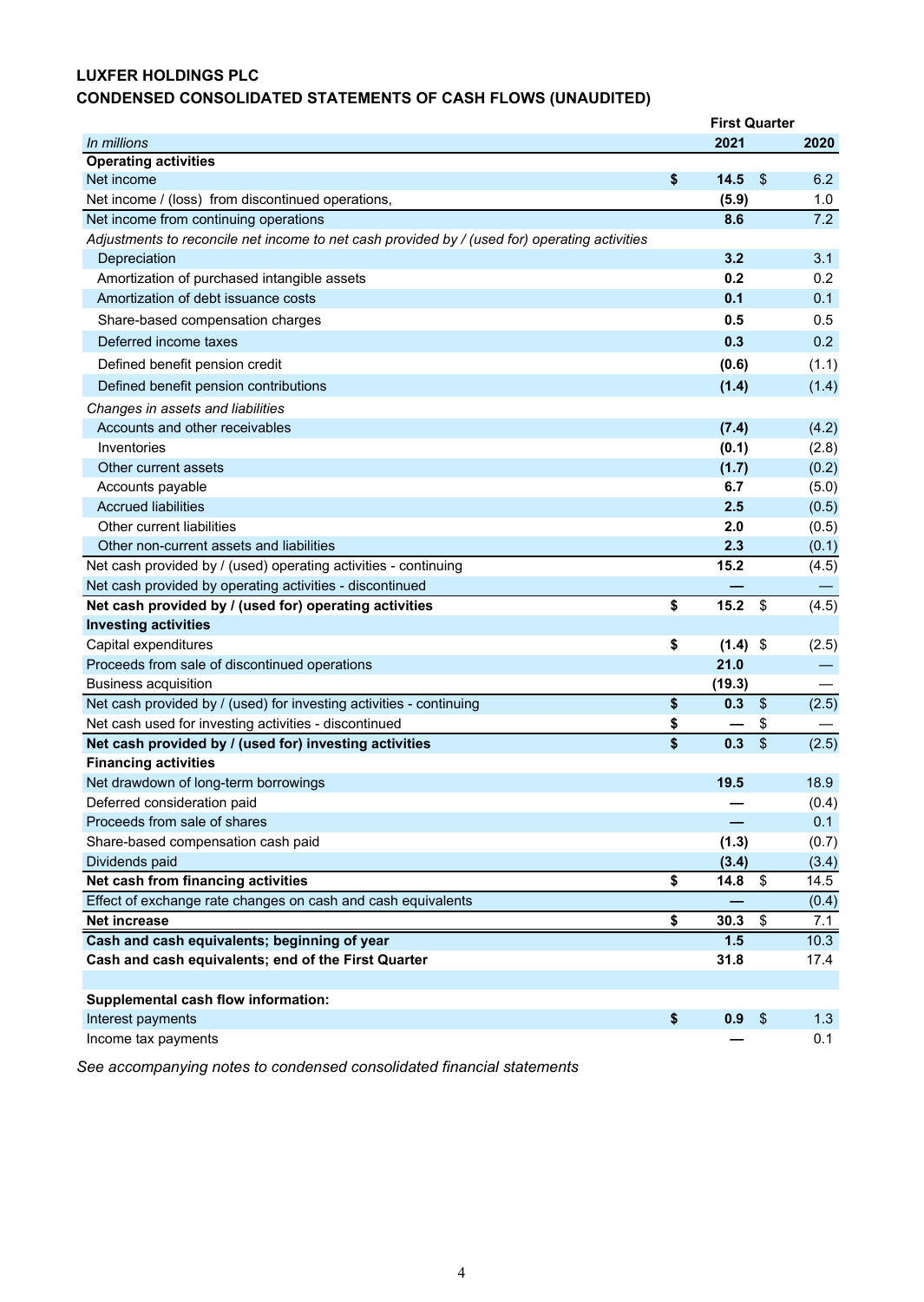# **LUXFER HOLDINGS PLC CONDENSED CONSOLIDATED STATEMENTS OF CHANGES IN EQUITY (UNAUDITED)**

| In millions.                                                           |  | Ordinary<br>share<br>capital |     | <b>Deferred</b><br>share<br>capital |    | <b>Additional</b><br>paid-in<br>capital | <b>Treasury</b><br>shares<br><b>Number</b> | <b>Treasury</b><br>shares<br>Amount | Own<br>shares<br>held by<br><b>ESOP</b><br><b>Number</b> | Own<br>shares<br>held by<br><b>ESOP</b><br>Amount |      | <b>Retained</b><br>earnings | <b>Accumulated</b><br>other<br>comprehensive<br>loss | <b>Total</b><br>equity |
|------------------------------------------------------------------------|--|------------------------------|-----|-------------------------------------|----|-----------------------------------------|--------------------------------------------|-------------------------------------|----------------------------------------------------------|---------------------------------------------------|------|-----------------------------|------------------------------------------------------|------------------------|
| <b>At January 1, 2020</b>                                              |  | 26.6                         | \$. | 149.9                               |    | 68.4                                    | $(0.4)$ \$                                 | (4.0)                               | $(1.2)$ \$                                               | (1.7)                                             | -\$  | 84.8                        | (149.6)<br>-\$                                       | 174.4                  |
| Net income                                                             |  |                              |     |                                     |    |                                         |                                            |                                     |                                                          |                                                   |      | 6.2                         |                                                      | 6.2                    |
| Other comprehensive loss, net of tax                                   |  |                              |     |                                     |    |                                         |                                            |                                     |                                                          |                                                   |      |                             | (7.3)                                                | (7.3)                  |
| Dividends declared                                                     |  |                              |     |                                     |    |                                         |                                            |                                     |                                                          |                                                   |      | (3.4)                       |                                                      | (3.4)                  |
| Share-based compensation                                               |  |                              |     | –                                   |    | 0.5                                     |                                            |                                     |                                                          |                                                   |      |                             |                                                      | 0.5                    |
| Utilization of treasury shares to satisfy<br>share based compensation  |  |                              |     |                                     |    | (0.7)                                   |                                            |                                     | 0.1                                                      | 0.1                                               |      |                             |                                                      | (0.6)                  |
| At March 29, 2020                                                      |  | 26.6                         | S   | 149.9                               | S. | 68.2                                    | $(0.4)$ \$                                 | (4.0)                               | $(1.1)$ \$                                               | (1.6)                                             | - 55 | 87.6                        | (156.9)<br>- 56                                      | 169.8                  |
|                                                                        |  |                              |     |                                     |    |                                         |                                            |                                     |                                                          |                                                   |      |                             |                                                      |                        |
| At January 1, 2021                                                     |  | 26.6                         | \$  | 149.9                               | \$ | 70.6                                    | $(0.4)$ \$                                 | (4.0)                               | $(1.0)$ \$                                               | $(1.4)$ \$                                        |      | $91.2$ \$                   | $(165.8)$ \$                                         | 167.1                  |
| Net income                                                             |  |                              |     |                                     |    |                                         |                                            |                                     |                                                          |                                                   |      | 14.5                        |                                                      | 14.5                   |
| Other comprehensive income, net of tax                                 |  |                              |     |                                     |    |                                         |                                            |                                     |                                                          |                                                   |      |                             | 1.5                                                  | 1.5                    |
| Dividends declared                                                     |  |                              |     |                                     |    |                                         |                                            |                                     |                                                          |                                                   |      | (3.4)                       |                                                      | (3.4)                  |
| Share-based compensation                                               |  |                              |     |                                     |    | 0.5                                     |                                            |                                     |                                                          |                                                   |      |                             |                                                      | 0.5                    |
| Utilization of shares from ESOP to<br>satisfy share based compensation |  |                              |     |                                     |    | (1.4)                                   |                                            |                                     |                                                          | 0.1                                               |      |                             |                                                      | (1.3)                  |
| At March 28, 2021                                                      |  | 26.6                         |     | 149.9                               |    | 69.7                                    | $(0.4)$ \$                                 | (4.0)                               | $(1.0)$ \$                                               | (1.3)                                             |      | 102.3                       | (164.3)                                              | 178.9                  |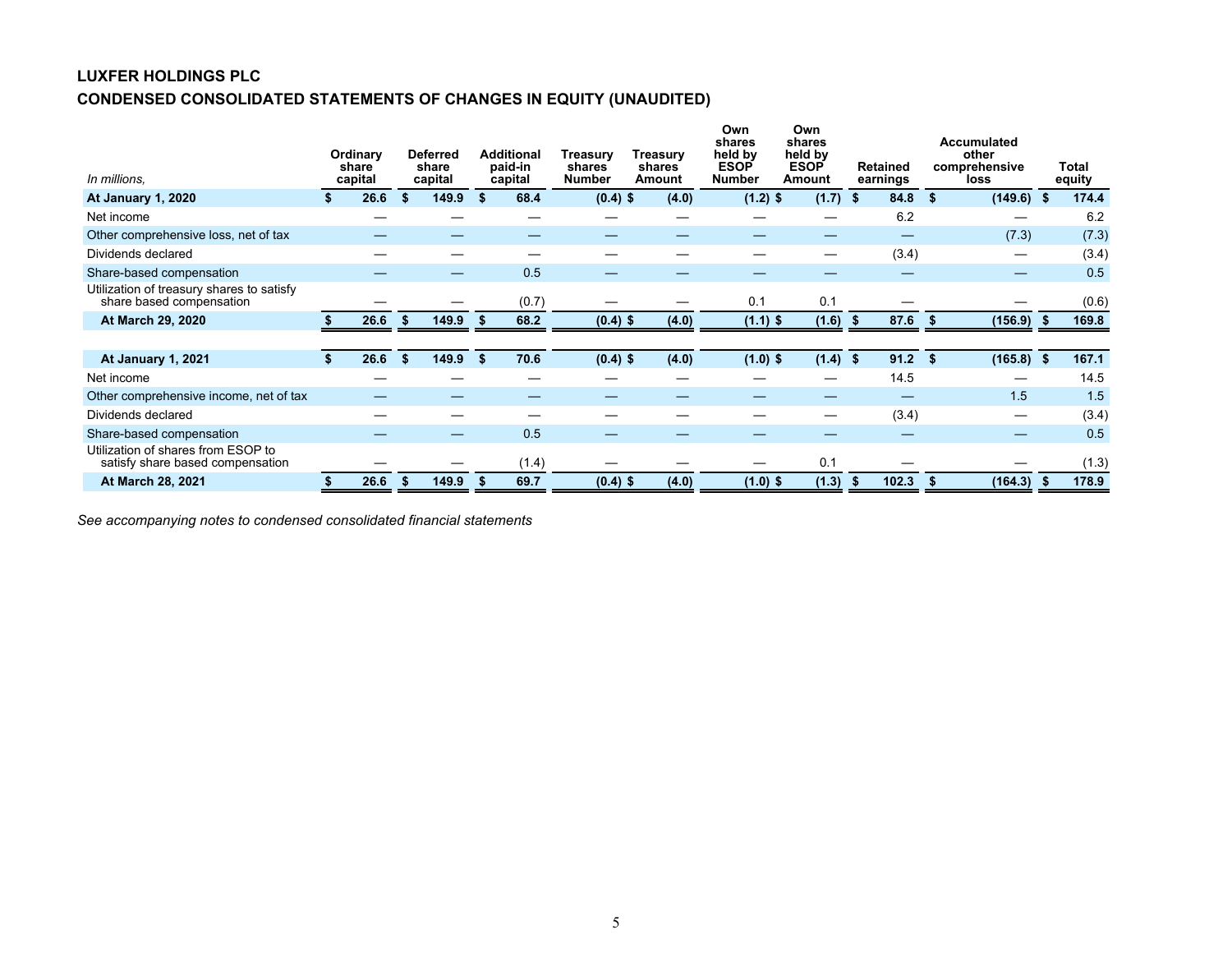# **LUXFER HOLDINGS PLC**

# **NOTES TO CONDENSED CONSOLIDATED FINANCIAL STATEMENTS (UNAUDITED)**

# **1. Basis of Presentation and Responsibility for interim Financial Statements**

We prepared the accompanying unaudited consolidated condensed financial statements of Luxfer Holdings PLC and all wholly-owned, majority owned or otherwise controlled subsidiaries on the same basis as our annual audited financial statements. We condensed or omitted certain information and footnote disclosures normally included in our annual audited financial statements, which we prepared in accordance with U.S. Generally Accepted Accounting Principles (GAAP).

Our quarterly financial statements should be read in conjunction with our Annual Report on Form 10-K for the year ended December 31, 2020. As used in this report, the terms "we," "us," "our," "Luxfer" and "the Company" mean Luxfer Holdings PLC and its subsidiaries, unless the context indicates another meaning.

In the opinion of management, our financial statements reflect all adjustments, which are of a normal recurring nature, necessary for presentation of financial statements for interim periods in accordance with U.S. GAAP and with the instructions to Form 10-Q in Article 10 of Securities and Exchange Commission (SEC) Regulation S-X.

The preparation of financial statements in conformity with U.S. GAAP requires management to make estimates and assumptions about future events that affect the reported amounts of assets and liabilities, the disclosure of contingent assets and liabilities at the date of our financial statements and the reported amounts of revenue and expenses during the reporting periods. Actual results could differ from those estimates, and any such differences may be material to our financial statements.

Our fiscal year ends on December 31. We report our interim quarterly periods on a 13-week quarter basis, ending on a Sunday. The First Quarter, 2021, ended March 28, 2021, and the First Quarter, 2020, ended March 29, 2020.

#### **Discontinued operations**

Certain amounts in prior-year financial statements were reclassified to conform to the current-year presentation primarily due to the classification of certain businesses as discontinued operations.

#### *Impact of COVID-19 on the Financial Statements*

In March 2020, the World Health Organization characterized the coronavirus ("COVID-19") a pandemic. The rapid spread of the pandemic and the continuously evolving responses to combat it have had an increasingly negative impact on the global economy. Luxfer's 2020 results were significantly affected by the global macro environment resulting from the COVID-19 pandemic, including broad-based market weakness, which was especially evident in our general industrial and transportation end-markets, contributing to a full year decline of 18.0% and 14.7% respectively, in each of those markets.

In the first quarter of 2021, with net sales down only 3.6% and adjusted EBITDA up 12% on the prior year quarter (which was largely unaffected by the pandemic), Luxfer continues to operate all of its facilities, following temporary closures at a small number of locations in the second and third quarters of 2020. Due to weaker demand resulting from uncertain economic conditions, potential supply constraints, and the impact of COVID-19, Luxfer also implemented additional cost saving programs in the second half of 2020, including headcount reductions. While Company performance is now much improved, as the situation continues to evolve, if warranted, the Company may again suspend or reduce operations at certain facilities. In view of the rapidly changing business environment, unprecedented market volatility and heightened degree of uncertainty resulting from COVID-19, we are currently unable to fully determine its future impact on our business. However, we continue to monitor the progression of the pandemic and its potential effect on our financial position, results of operations and cash flows.

The Company recognized that the COVID-19 pandemic constituted a triggering event in accordance with Accounting Standards Codification, ("ASC"), 350 Intangibles - Goodwill and Other, during the first quarter of 2020 and therefore performed an impairment assessment of its goodwill and other intangible assets. Based on the forecast at that time, we did not identify any impairments, nor marginal outcomes. During 2020 and in the first quarter of 2021, quarterly re-forecasts were performed to assess the impact COVID-19 was having on our results and liquidity, and in the fourth quarter of 2020 we carried out our annual goodwill and other intangibles impairment test using cash flows from the annual and strategic plan budgeting exercise. Nothing during the 2020 / 2021 re-forecasts nor the 2021 budget process has changed our assessment of fair value, with no impairments nor marginal outcomes identified. Assumptions and judgments are required in calculating the fair value of the reporting units. In developing our discounted cash flow analysis, assumptions about future revenues and expenses, capital expenditures and changes in working capital are based on our annual operating plan and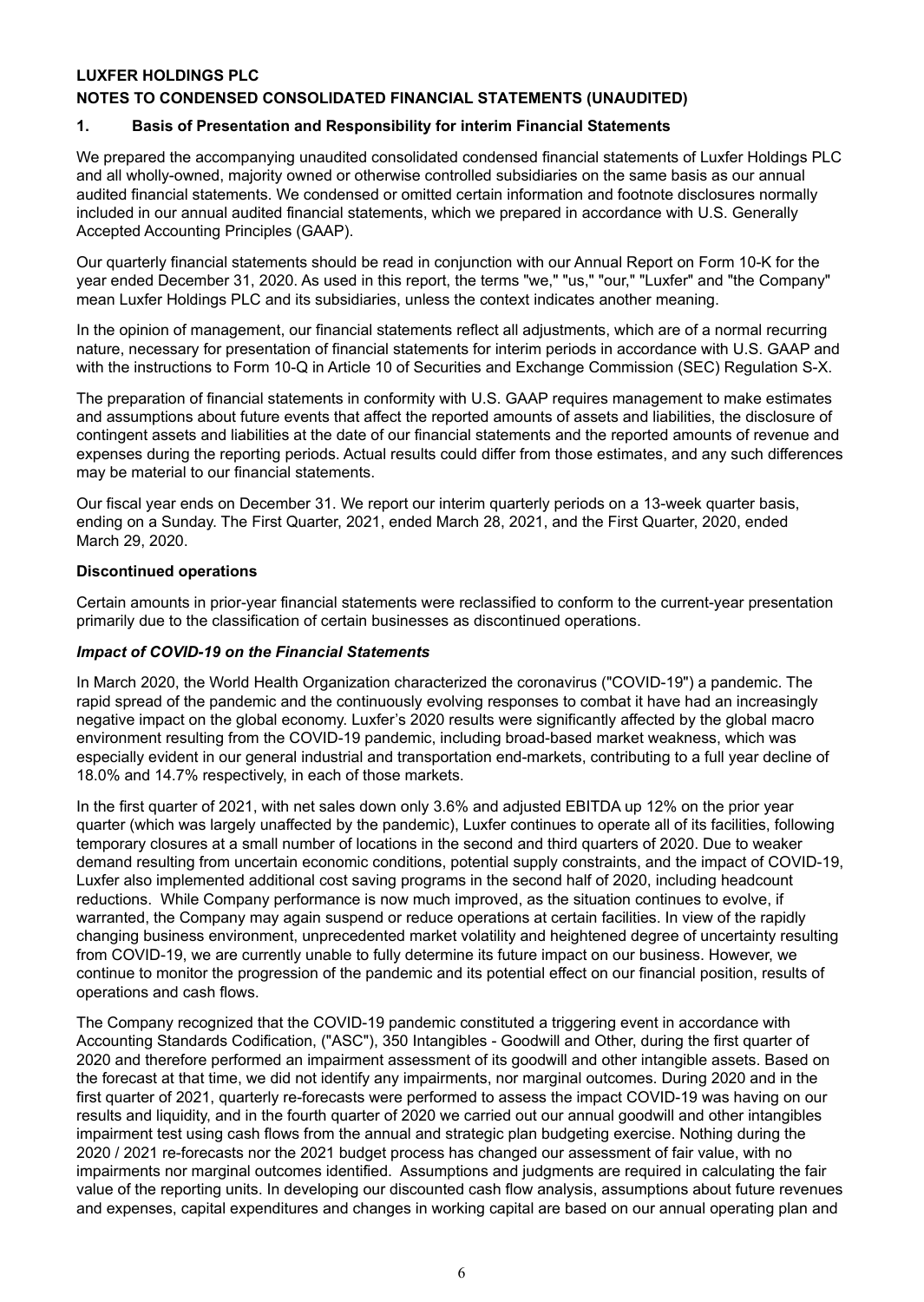long-term business plan for each of our reporting units. These plans take into consideration numerous factors including historical experience, anticipated future economic conditions, changes in raw material prices and growth expectations for the industries and end markets we participate in. These assumptions and judgments may change as we learn more about the impact of the COVID-19 pandemic.

In relation to liquidity, the Company has access to a revolving credit facility (see Note 9) and has performed stress testing on financial covenants using current forecast information and has not identified any liquidity concerns.

# **Accounting standards issued but not yet effective**

None that will be material to the Company.

# **2. Earnings per share**

Basic earnings per share are computed by dividing net income for the period by the weighted-average number of ordinary shares outstanding, net of Treasury shares and shares held in ESOP. Diluted earnings per share are computed by dividing net income for the period by the weighted average number of ordinary shares outstanding and the dilutive ordinary shares equivalents.

Basic and diluted earnings per share were calculated as follows:

|                                                                                                 |      | <b>First Quarter</b> |            |            |  |
|-------------------------------------------------------------------------------------------------|------|----------------------|------------|------------|--|
| In millions except share and per-share data                                                     | 2021 |                      |            | 2020       |  |
| <b>Basic earnings:</b>                                                                          |      |                      |            |            |  |
| Net income from continuing operations                                                           | \$   | 8.6                  | \$.        | 7.2        |  |
| Net income / (loss) from discontinued operations                                                |      | 5.9                  |            | (1.0)      |  |
| <b>Net income</b>                                                                               | S    | 14.5                 | S          | 6.2        |  |
|                                                                                                 |      |                      |            |            |  |
| Weighted average number of £0.50 ordinary shares:                                               |      |                      |            |            |  |
| For basic earnings per share                                                                    |      | 27,658,871           |            | 27,440,423 |  |
| Dilutive effect of potential common stock                                                       |      | 398,452              |            | 453,635    |  |
| For diluted earnings per share                                                                  |      | 28,057,323           | 27,894,058 |            |  |
|                                                                                                 |      |                      |            |            |  |
| Earnings / (loss) per share using weighted average number of ordinary<br>shares outstanding:(1) |      |                      |            |            |  |
| Basic earnings per ordinary share for continuing operations                                     | \$   | 0.31                 | \$         | 0.26       |  |
| Basic earnings / (loss) per ordinary share for discontinued operations                          | \$   | 0.21                 | \$         | (0.04)     |  |
| Basic earnings per ordinary share                                                               | \$   | 0.52                 | \$         | 0.23       |  |
|                                                                                                 |      |                      |            |            |  |
| Diluted earnings per ordinary share for continuing activities                                   | \$   | 0.31                 | \$.        | 0.26       |  |
| Diluted earnings / (loss) per ordinary share for discontinued operations                        | S    | 0.21                 | \$         | (0.04)     |  |
| Diluted earnings per ordinary share                                                             | \$   | 0.52                 | \$         | 0.22       |  |

(1) The calculation of earnings per share is performed separately for continuing and discontinued operations. As a result, the sum of the two in any particular period may not equal the earnings-per-share amount in total.

In the first quarter of 2020, basic average shares outstanding and diluted average shares outstanding were the same for discontinued operations because the effect of potential shares of common stock was anti-dilutive since the Company generated a net loss from discontinued operations. As a result, 453,635 shares combined were not included in the computation of diluted EPS for discontinued operations for the first quarter of 2020.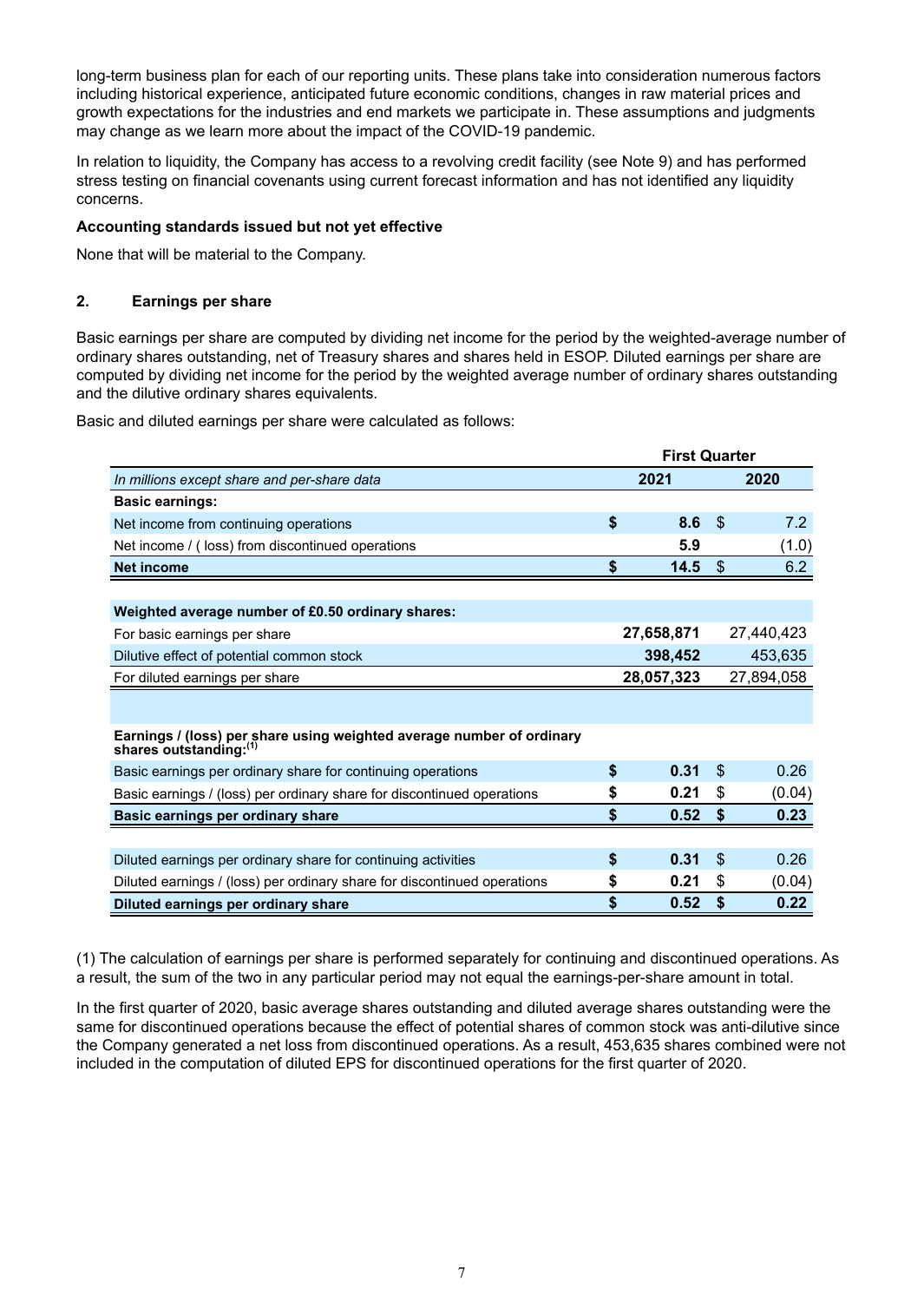# **3. Net sales**

Disaggregated sales disclosures for the quarter ended March 28, 2021, and March 29, 2020, are included below and in Note 14, Segmental Information.

|                                      | <b>First Quarter</b> |        |      |                          |      |                          |     |                          |  |              |  |      |  |
|--------------------------------------|----------------------|--------|------|--------------------------|------|--------------------------|-----|--------------------------|--|--------------|--|------|--|
|                                      |                      |        | 2021 |                          | 2020 |                          |     |                          |  |              |  |      |  |
| In millions                          | Gas                  |        |      | Cylinders Elektron Total |      |                          | Gas | Cylinders Elektron Total |  |              |  |      |  |
| General industrial                   | \$                   |        |      |                          |      | $5.8$ \$ 21.7 \$ 27.5 \$ |     | $6.2 \text{ } $$         |  | 27.7 \$ 33.9 |  |      |  |
| Transportation                       |                      | 14.9   |      | 11.8                     |      | 26.7                     |     | 12.9                     |  | 11.2         |  | 24.1 |  |
| Defense, First Response & Healthcare |                      | 15.5   |      | 15.5                     |      | 31.0                     |     | 18.1                     |  | 12.3         |  | 30.4 |  |
|                                      | S                    | 36.2 S |      |                          |      | 49.0 \$ 85.2 \$          |     | 37.2 \$                  |  | 51.2 \$ 88.4 |  |      |  |

The Company's performance obligations are satisfied at a point in time. With the reclassification of our Superform business as discontinued operations, none of the Company's revenue is satisfied over time. As a result, the Company's contract receivables, contract assets and contract liabilities are included within current assets and liabilities held-for-sale.

# **4. Restructuring**

The \$1.4 million restructuring charge in 2021 included \$0.5 million of further costs associated with the closure of Luxfer Gas Cylinders France and \$0.9 million in relation to rationalization activity in the Elektron segment, which included \$0.1 million of asset and inventory impairments, largely in relation to the planned divestiture of our small Luxfer Magtech production facility in Ontario, Canada.

Restructuring-related costs included within *Restructuring charges* in the Condensed Consolidated Financial Statements by reportable segment were as follows:

|                             | <b>First Quarter</b> |       |  |      |  |  |
|-----------------------------|----------------------|-------|--|------|--|--|
| In millions                 |                      | 2021  |  | 2020 |  |  |
| Severance and related costs |                      |       |  |      |  |  |
| Gas Cylinders segment       | S                    | 0.5 S |  | 2.6  |  |  |
| Elektron segment            |                      | 0.9   |  |      |  |  |
| Other                       |                      |       |  | 0.2  |  |  |
| Total restructuring charges |                      | 1.4   |  | 2.8  |  |  |

Activity related to restructuring, recorded in *Other current liabilities* in the consolidated balance sheets is summarized as follows:

| In millions             | 2021  |
|-------------------------|-------|
| Balance at January 1,   | 9.0   |
| Costs incurred          | 1.4   |
| Cash payments and other | (1.1) |
| Balance at March 29,    | 9.3   |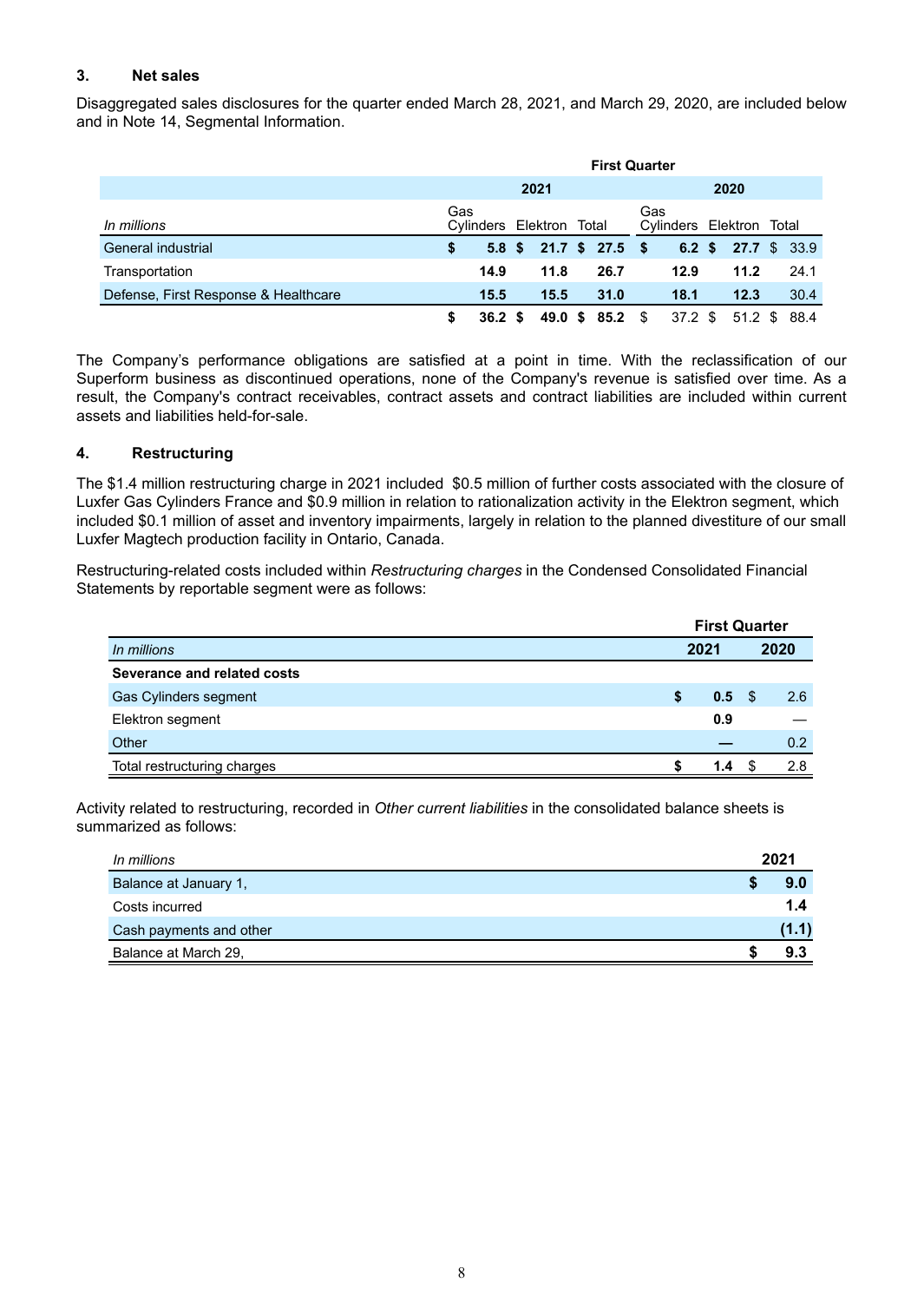# **5. Acquisition-related costs**

On March 15, 2021 the Company completed the acquisition of the Structural Composites Industries LLC (SCI) business of Worthington Industries, Inc., based in Pomona, California, for \$19.3 million cash consideration. The acquisition of SCI strengthens Luxfer's composite cylinder offerings and aligns with recent investment to enhance our alternative fuel capabilities to capitalize on the growing compressed natural gas (CNG) and hydrogen opportunities.

We are currently undertaking the purchase price allocation in line with ASC 805 - Business combinations and as a result the allocations presented in the consolidated balance sheets are provisional based on our best current estimates. The provisional acquired assets and liabilities as of march 15, 2021 are presented as follows:

| In millions                    |    | March 15,<br>2021 |
|--------------------------------|----|-------------------|
| Accounts and other receivables | \$ | 4.8               |
| Inventories                    |    | 6.7               |
| Property, plant and equipment  |    | 9.5               |
| Less:                          |    |                   |
| Accounts payable               |    | 1.6               |
| Accrued expenses               |    | 0.1               |
| Net assets acquired            | S  | 19.3              |
|                                |    |                   |
| Purchase consideration         | S  | 19.3              |

Actual and pro forma revenue and results of operations for the acquisition of SCI have not been presented as they are not material to the consolidated revenue and results of operations.

Acquisition-related costs of \$0.2 million in the First Quarter of 2021 represent professional fees incurred in relation to the SCI acquisition.

Acquisition-related costs of \$0.2 million in the First Quarter of 2020 related to M&A exploration activities net of a \$0.1 million release of deferred contingent consideration.

# **6. Other charges**

Other charges of \$1.1 million in the First Quarter of 2021 relates to the settlement of a class action lawsuit in the Gas Cylinders segment in relation to an alleged historic violation of the Californian Labor Code, concerning a Human Resources administration matter. The Company expects the cash related to the settlement to be paid during the year, with no additional charge to the income statement.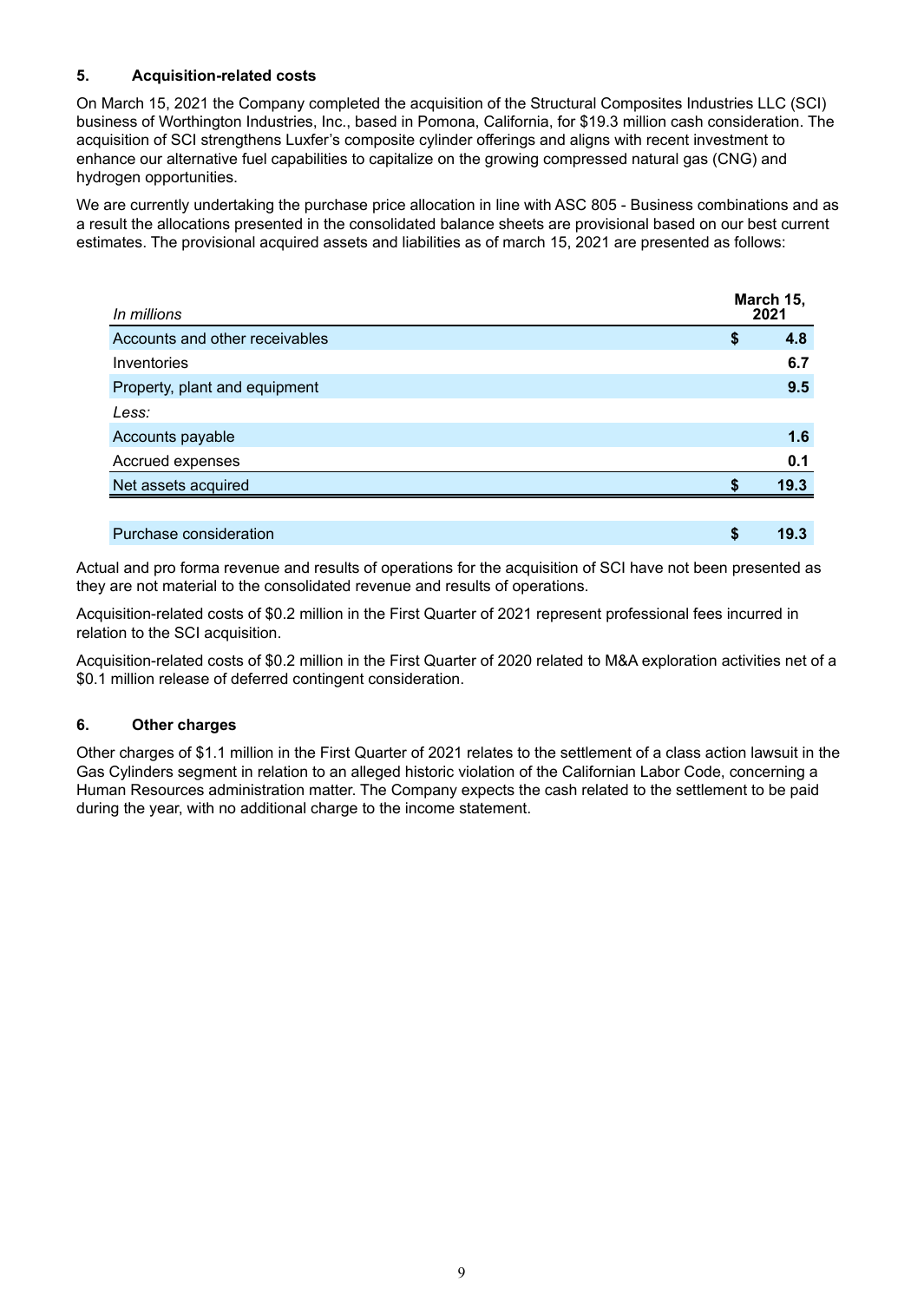# **7. Supplementary balance sheet information**

|                                            | March 28,  |                           | December 31, |
|--------------------------------------------|------------|---------------------------|--------------|
| In millions                                | 2021       |                           | 2020         |
| <b>Accounts and other receivables</b>      |            |                           |              |
| Trade receivables                          | \$<br>48.8 | \$                        | 33.6         |
| <b>Related parties</b>                     | 0.2        |                           | 0.2          |
| Prepayments and accrued income             | 4.2        |                           | $5.5\,$      |
| Derivative financial instruments           | 0.3        |                           | 0.2          |
| Deferred consideration                     | 0.2        |                           | 0.2          |
| Other receivables                          | 2.3        |                           | 3.4          |
| Total accounts and other receivables       | \$<br>56.0 | \$                        | 43.1         |
| <b>Inventories</b>                         |            |                           |              |
| Raw materials and supplies                 | \$<br>30.6 | \$                        | 26.2         |
| Work-in-process                            | 24.0       |                           | 19.7         |
| Finished goods                             | 21.0       |                           | 22.9         |
| <b>Total inventories</b>                   | \$<br>75.6 | $\mathfrak{S}$            | 68.8         |
| <b>Other current assets</b>                |            |                           |              |
| Income tax receivable                      | 1.1        |                           | 1.5          |
| Total other current assets                 | \$<br>1.1  | \$                        | 1.5          |
| Property, plant and equipment, net         |            |                           |              |
| Land, buildings and leasehold improvements | \$<br>65.5 | \$                        | 65.2         |
| Machinery and equipment                    | 269.2      |                           | 255.3        |
| Construction in progress                   | 5.1        |                           | 7.8          |
| Total property, plant and equipment        | 339.8      |                           | 328.3        |
| Accumulated depreciation and impairment    | (245.9)    |                           | (242.3)      |
| Total property, plant and equipment, net   | \$<br>93.9 | $\boldsymbol{\mathsf{S}}$ | 86.0         |
| <b>Other current liabilities</b>           |            |                           |              |
| <b>Contingent liabilities</b>              | \$<br>11.5 | $\mathfrak{S}$            | 10.1         |
| Derivative financial instruments           | 0.3        |                           | 0.4          |
| Operating lease liability                  | 2.0        |                           | 2.9          |
| Other current liabilities                  | 0.2        |                           | 0.1          |
| Total other current liabilities            | \$<br>14.0 | $\mathcal{S}$             | 13.5         |
| <b>Other non-current liabilities</b>       |            |                           |              |
| <b>Contingent liabilities</b>              | \$<br>1.0  | $\frac{1}{2}$             | 1.0          |
| Operating lease liability                  | 7.2        |                           | 6.7          |
| Total other non-current liabilities        | \$<br>8.2  | $\boldsymbol{\mathsf{S}}$ | 7.7          |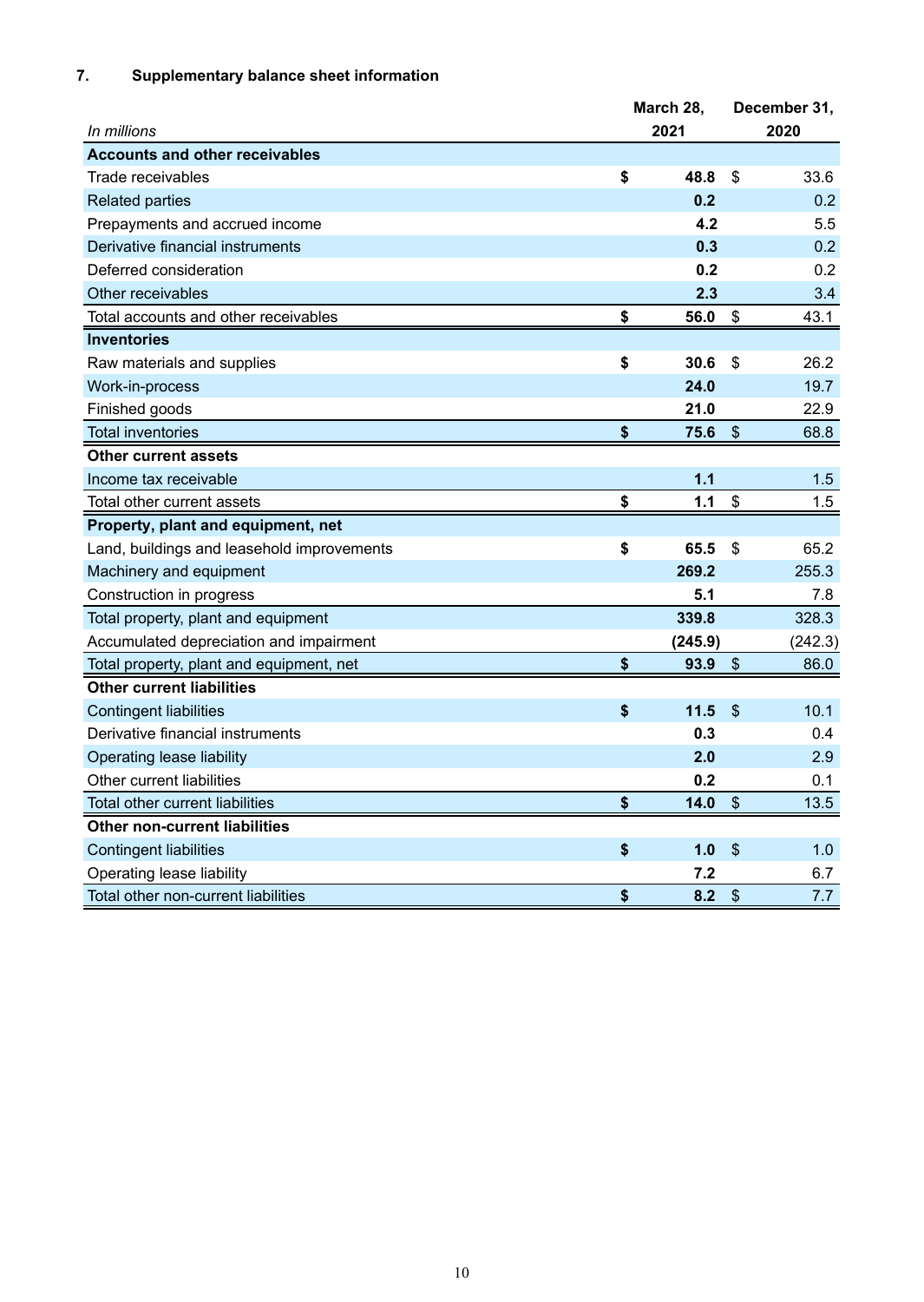# **7. Supplementary balance sheet information (continued)**

#### *Held-for-sale assets and liabilities*

In 2020, the Company classified its Superform aluminum superplastic forming business operating from sites in the U.S. and the U.K, and our U.S. aluminum gas cylinder business as assets and liabilities held-for-sale in accordance with ASC 205-20 Discontinued Operations. See Note 10 for a breakdown of this disposal group.

There was also one building valued at \$3.7 million, within our Elektron Segment classified as held-for-sale assets, previously included within other current assets. The building was classified as held-for-sale in 2019, as the expectation was that the building would be sold in 2020. There are conditions attached to the sale which the Company now expects to be met in 2021 and as such the building continues to be classified as held-for-sale.

The respective assets and liabilities of the above disposal groups have been reclassified as held-for-sale per the table below.

| <b>Held-for-sale assets</b>               |            | March 28, | December 31, |      |  |
|-------------------------------------------|------------|-----------|--------------|------|--|
| In millions                               |            | 2021      |              | 2020 |  |
| Property, plant and equipment             | \$         | 5.1       | \$           | 11.6 |  |
| Right-of-use-assets from operating leases |            | 2.9       |              | 3.1  |  |
| Inventory                                 |            | 6.3       |              | 12.6 |  |
| Accounts and other receivables            |            | 6.4       |              | 8.7  |  |
| <b>Held-for-sale assets</b>               | \$<br>20.7 |           | \$           | 36.0 |  |
|                                           |            |           |              |      |  |
| <b>Held-for-sale liabilities</b>          |            |           |              |      |  |
| Accounts payable                          |            | 2.9       |              | 4.3  |  |
| <b>Accrued liabilities</b>                |            | 1.1       |              | 1.5  |  |
| Other current liabilities                 |            | 3.3       |              | 5.6  |  |
| <b>Held-for-sale liabilities</b>          | \$         | 7.3       | \$           | 11.4 |  |

# **8. Goodwill and other identifiable intangible assets**

Changes in goodwill during the First Quarter, ended March 28, 2021, were as follows:

| In millions               | Gas<br><b>Cylinders</b> | <b>Elektron</b> | Total |
|---------------------------|-------------------------|-----------------|-------|
| At January 1, 2021        | 27.9                    | 42.3            | 70.2  |
| Exchange difference       | 0.2                     | ( ) 1           | 0.3   |
| Balance at March 28, 2021 | 28.1                    | 42.4            | 70.5  |

Identifiable intangible assets consisted of the following:

|                                | March 28, 2021 |              |  |            |                                                  |      |  |      | <b>December 31, 2020</b> |                                    |            |
|--------------------------------|----------------|--------------|--|------------|--------------------------------------------------|------|--|------|--------------------------|------------------------------------|------------|
| In millions                    |                | <b>Gross</b> |  |            | <b>Accumulated</b><br><b>Net</b><br>amortization |      |  |      | <b>Gross</b>             | <b>Accumulated</b><br>amortization | <b>Net</b> |
| Customer relationships         |                | 13.4         |  | $(5.3)$ \$ |                                                  | 8.1  |  | 13.4 | (5.2)                    | 8.2                                |            |
| Technology and trading related |                | 8.4          |  | (3.8)      |                                                  | 4.6  |  | 8.3  | (3.7)                    | 4.6                                |            |
|                                |                | 21.8         |  | (9.1)      |                                                  | 12.7 |  | 21.7 | (8.9)                    | 12.8                               |            |

Identifiable intangible asset amortization expense was \$0.2 million and \$0.2 million for the First Quarter of 2021 and 2020 respectively.

Intangible asset amortization expense during the remainder of 2021 and over the next five years is expected to be approximately \$0.5 million in 2021, \$0.7 million in 2022, \$0.7 million in 2023, \$0.7 million in 2024, \$0.7 million in 2025 and \$0.7 million in 2026.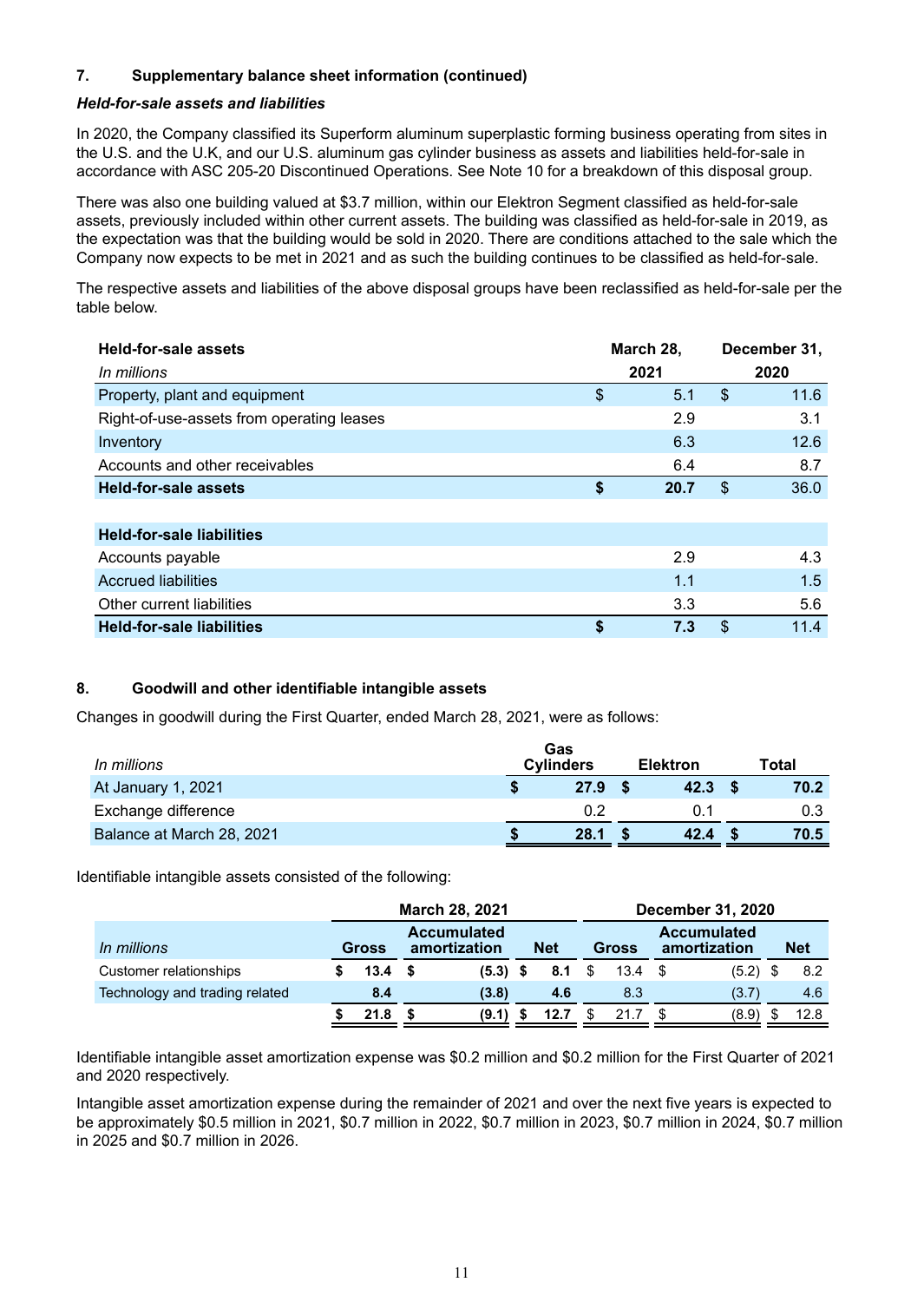# **9. Debt**

Debt outstanding was as follows:

| In millions                     | March 28,<br>2021 | December 31,<br>2020 |
|---------------------------------|-------------------|----------------------|
| 4.88% Loan Notes due 2023       | 25.0              | 25.0                 |
| 4.94% Loan Notes due 2026       | 25.0              | 25.0                 |
| Revolving credit facility       | 23.6              | 4.1                  |
| Unamortized debt issuance costs | (0.6)             | (0.7)                |
| Total debt                      | 73.0              | 53.4                 |
| Less current portion            |                   |                      |
| Non-current debt                | 73.0              | 53.4                 |

The weighted-average interest rate on the revolving credit facility was 2.1% for the First Quarter of 2021 and 2.19% for the full-year 2020.

The maturity profile of the Company's debt, excluding unamortized issuance costs and discounts, is as follows:

| In millions               | 2021 | 2022 | 2023 | 2024 |     | 2025                          | 2026 | <b>Thereafter</b> |  | Total |
|---------------------------|------|------|------|------|-----|-------------------------------|------|-------------------|--|-------|
| Loan Notes due 2023       |      |      | 25.0 |      |     |                               |      |                   |  | 25.0  |
| Loan Notes due 2026       |      |      |      |      |     |                               | 25.0 |                   |  | 25.0  |
| Revolving credit facility |      | 23.6 |      |      |     |                               |      |                   |  | 23.6  |
| Total debt                |      | 23.6 | 25.0 |      | \$. | $\overbrace{\phantom{aaaaa}}$ | 25.0 |                   |  | 73.6  |

# *Loan notes due and revolving credit facility*

We have been in compliance with the covenants under the Note Purchase and Private Shelf Agreement throughout all of the quarterly measurement dates from and including September 30, 2014, to March 28, 2021.

The Loan Notes due 2023 and 2026, the Revolving Credit Facility and the Note Purchase and Private Shelf Agreement are governed by the law of the State of New York.

# *Senior Facilities Agreement*

During the First Quarter of 2021, we drew down net \$19.5 million on the Revolving Credit Facility and the balance outstanding at March 28, 2021, was \$23.6 million, and at December 31, 2020, was \$4.1 million, with \$126.4 million undrawn at March 28, 2021 and \$145.9 million at December 31, 2020.

We have been in compliance with the covenants under the Senior Facilities Agreement throughout all of the quarterly measurement dates from and including September 30, 2011, to March 28, 2021.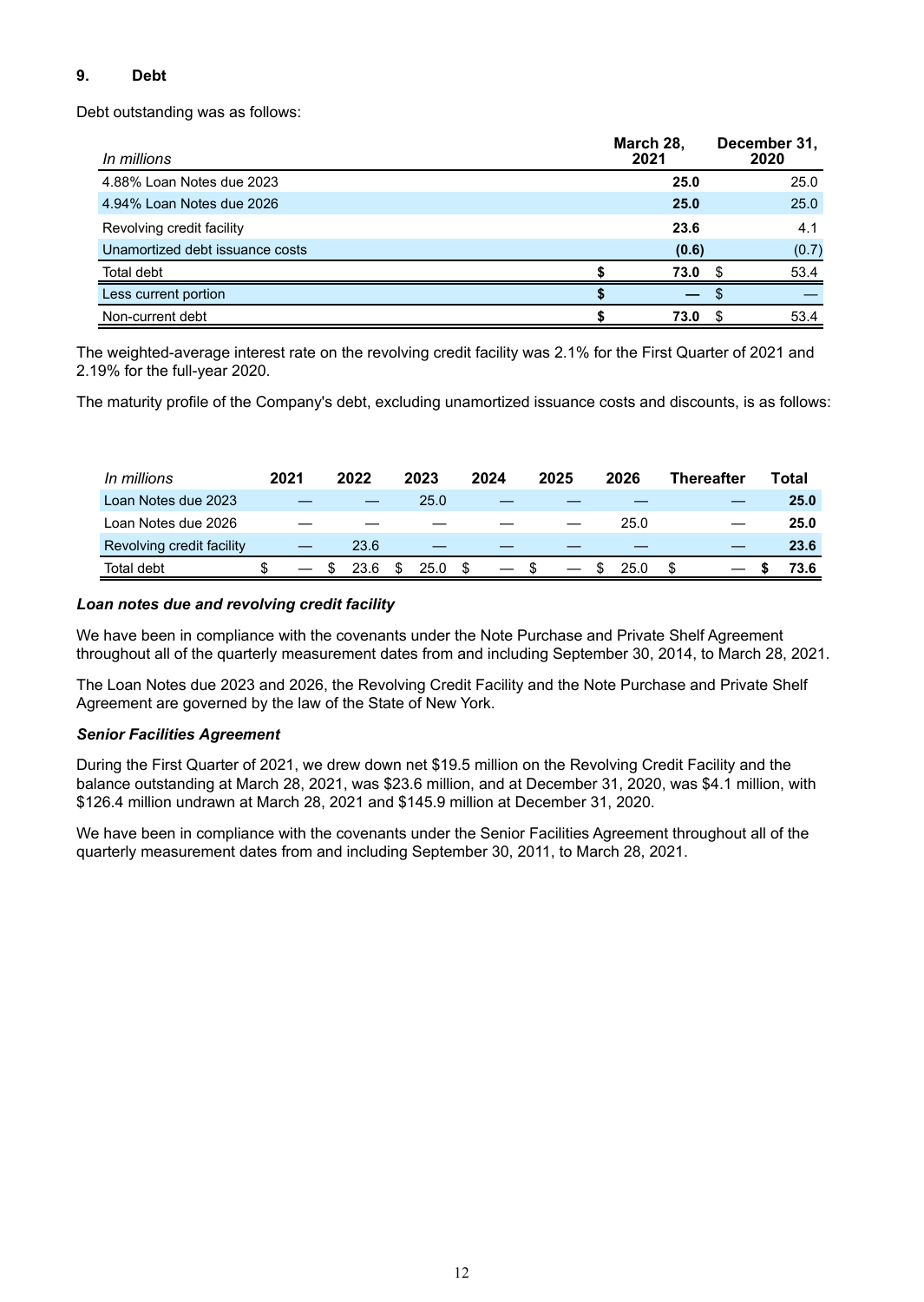# **10. Discontinued Operations**

Our Superform aluminum superplastic forming business operating from sites in the U.S. and the U.K, and our U.S. aluminum gas cylinder business were historically included in the Gas Cylinders segment. As a result of our decision to exit non-strategic aluminum product lines, we have reflected the results of operations of these businesses as discontinued operations in the Condensed Consolidated Statements of Income for all periods presented. Our U.S. aluminum business was sold in March 2021 and we expect the sales of our Superform businesses to occur in 2021.

The assets and liabilities of the Superform businesses have been presented within Current assets held-for-sale and Current liabilities held-for-sale in the consolidated balance sheets for 2021 and 2020 and our U.S. aluminum business in 2020. The Company has determined that the carrying value of the held-for-sale assets is recoverable and as a result no loss allowances have been recognized.

Results of discontinued operations were as follows:

|                                              |    |            | <b>First Quarter</b> |        |  |
|----------------------------------------------|----|------------|----------------------|--------|--|
| In millions                                  |    | 2021       |                      | 2020   |  |
| Net sales                                    | \$ | 9.7        | -\$                  | 15.4   |  |
| Cost of goods sold                           |    | (10.1)     |                      | (15.0) |  |
| <b>Gross profit</b>                          | \$ | $(0.4)$ \$ |                      | 0.4    |  |
| Selling, general and administrative expenses |    | (1.4)      |                      | (1.4)  |  |
| <b>Operating loss</b>                        |    | $(1.8)$ \$ |                      | (1.0)  |  |
| Tax credit                                   |    | 0.2        |                      |        |  |
| <b>Net loss</b>                              |    | (1.6)      |                      | (1.0)  |  |

In the First Quarter of 2021, the Company made a \$7.5 million gain on the sale of the U.S. aluminum business, net of a \$2.0 million tax charge.

|                             | <b>First Quarter</b> |
|-----------------------------|----------------------|
| In millions                 | 2021                 |
| Cash consideration received | 21.0                 |
| Less                        |                      |
| Net assets sold             | (11.5)               |
| Gross gain on disposition   | 9.5                  |
| Tax expense                 | (2.0)                |
| Net gain on disposition     | 7.5                  |

The assets and liabilities classified as held-for-sale related to discontinued operations were as follows:

| <b>Held-for-sale assets</b><br>In millions | March 28,<br>2021 | December 31,<br>2020 |      |  |  |  |
|--------------------------------------------|-------------------|----------------------|------|--|--|--|
| Property, plant and equipment              | \$<br>1.4         | \$                   | 7.9  |  |  |  |
| Right-of-use-assets from operating leases  | 2.9               |                      | 3.1  |  |  |  |
|                                            |                   |                      |      |  |  |  |
| Inventory                                  | 6.3               |                      | 12.6 |  |  |  |
| Accounts and other receivables             | 6.4               |                      | 8.7  |  |  |  |
| <b>Held-for-sale assets</b>                | \$<br>17.0        | - \$                 | 32.3 |  |  |  |
|                                            |                   |                      |      |  |  |  |
| <b>Held-for-sale liabilities</b>           |                   |                      |      |  |  |  |
| Accounts payable                           | 2.9               |                      | 4.3  |  |  |  |
| <b>Accrued liabilities</b>                 | 1.1               |                      | 1.5  |  |  |  |
| Other current liabilities                  | 3.3               |                      | 5.6  |  |  |  |
| <b>Held-for-sale liabilities</b>           | \$<br>7.3         | \$.                  | 11.4 |  |  |  |

Also included within assets held-for-sale in 2021 and 2020 is one building valued at \$3.7 million, within our Elektron Segment.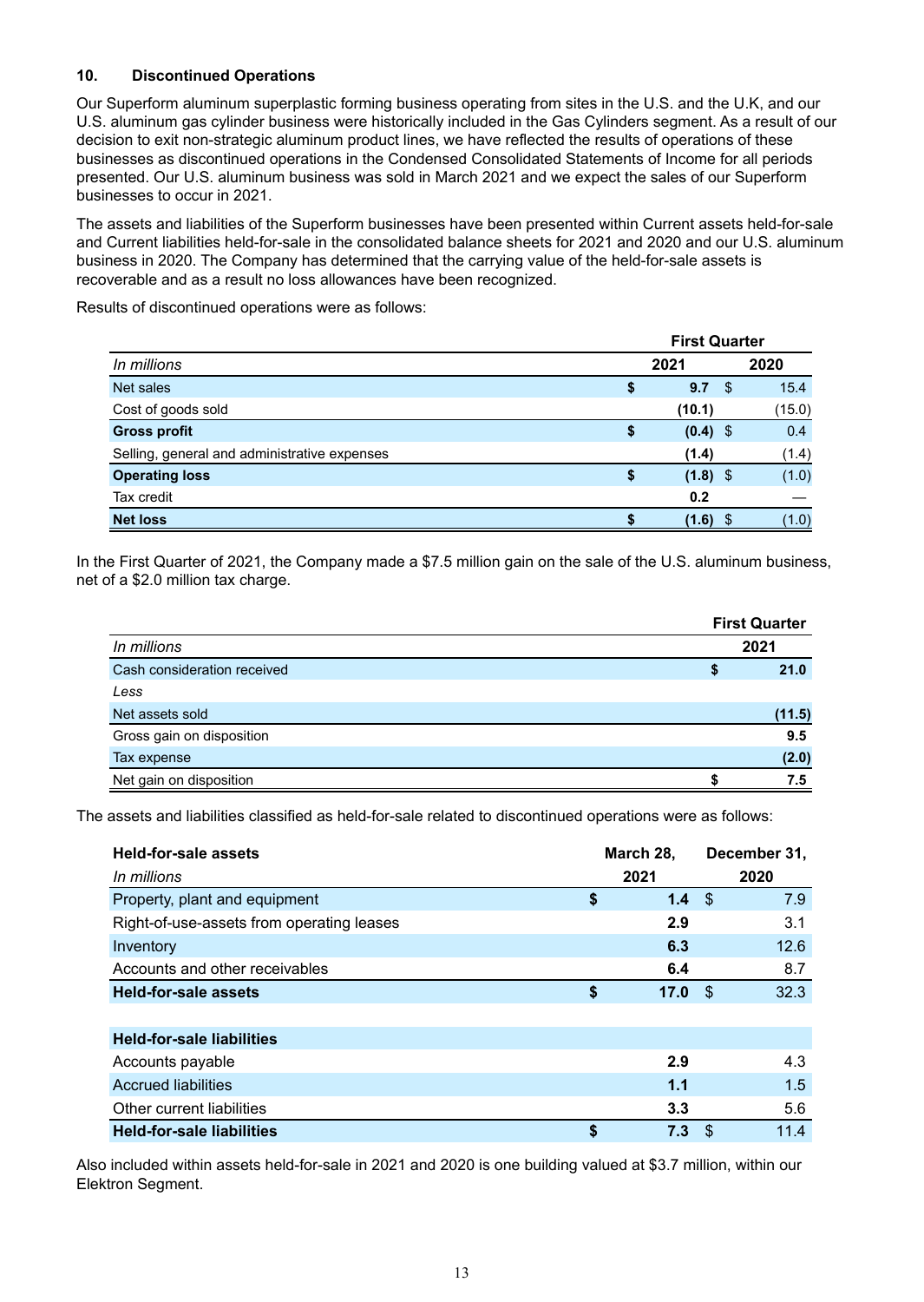The depreciation and amortization, capital expenditures and significant non-cash items were as follows:

|                                                    | <b>First Quarter</b> |  |      |  |  |
|----------------------------------------------------|----------------------|--|------|--|--|
| In millions                                        | 2021                 |  | 2020 |  |  |
| Cash flows from discontinued operating activities: |                      |  |      |  |  |
| Depreciation                                       | 0.2                  |  | 0.3  |  |  |

Cash balances are swept into the treasury entities at the end of each day, these sweeps are recorded within operating cash flows in the statements of cash flows.

# **11. Income Taxes**

We manage our affairs so that we are centrally managed and controlled in the United Kingdom ("U.K.") and therefore have our tax residency in the U.K. The provision for income taxes consists of provisions for the U.K. and international income taxes. We operate in an international environment with operations in various locations outside the U.K. Accordingly, the consolidated income tax rate is a composite rate reflecting the earnings in the various locations and the applicable rates.

The effective income tax rate for the Quarter ended March 28, 2021, was 21.1%, compared to 19.1% for the Quarter ended March 29, 2020.

# **12. Share Plans**

Total share-based compensation expense for the quarters ended March 28, 2021, and March 29, 2020, was as follows:

|                                        | <b>First Quarter</b> |      |  |      |
|----------------------------------------|----------------------|------|--|------|
| In millions                            |                      | 2021 |  | 2020 |
| Total share-based compensation charges |                      |      |  |      |

In March 2021, we issued our annual share-based compensation grants under the Luxfer Holdings PLC Long-Term Umbrella Incentive Plan. The total number of awards issued was approximately 110,000 and the weighted average fair value of options granted in 2021 was estimated to be \$21.14 per share.

Also in March 2021, approximately 45,000 awards were granted based on the achievement of total shareholder return targets from the period January 1, 2018 to December 31, 2020. The awards vested immediately upon grant.

The following table illustrates the assumptions used in deriving the fair value of share options granted during the First Quarter of 2021 and the year-ended December 31, 2020:

|                                              | <b>First Quarter</b> | Year ended<br>December 31,                |
|----------------------------------------------|----------------------|-------------------------------------------|
|                                              | 2021                 | 2020                                      |
|                                              |                      |                                           |
| Dividend yield (%)                           | $3.39 - 4.09$        | $3.39 - 4.09$                             |
| Expected volatility range (%)                | $36.48 - 56.28$      | $36.48 - 56.28$                           |
| Risk-free interest rate (%)                  | $0.18 - 0.49$        | $0.18 - 0.49$                             |
| Expected life of share options range (years) | $0.50 - 4.00$        | $0.50 - 4.00$                             |
| Forfeiture rate (%)                          | 5.00                 | 5.00                                      |
| Weighted average exercise price (\$)         | \$1.00               | \$1.00                                    |
| Models used                                  | <b>Black-Scholes</b> | <b>Black-Scholes &amp;</b><br>Monte-Carlo |

The expected life of the share options is based on historical data and current expectations, and is not necessarily indicative of exercise patterns that may occur. The expected volatility reflects the assumption that the historical volatility over a period similar to the life of the options is indicative of future trends, which may not necessarily be the actual outcome.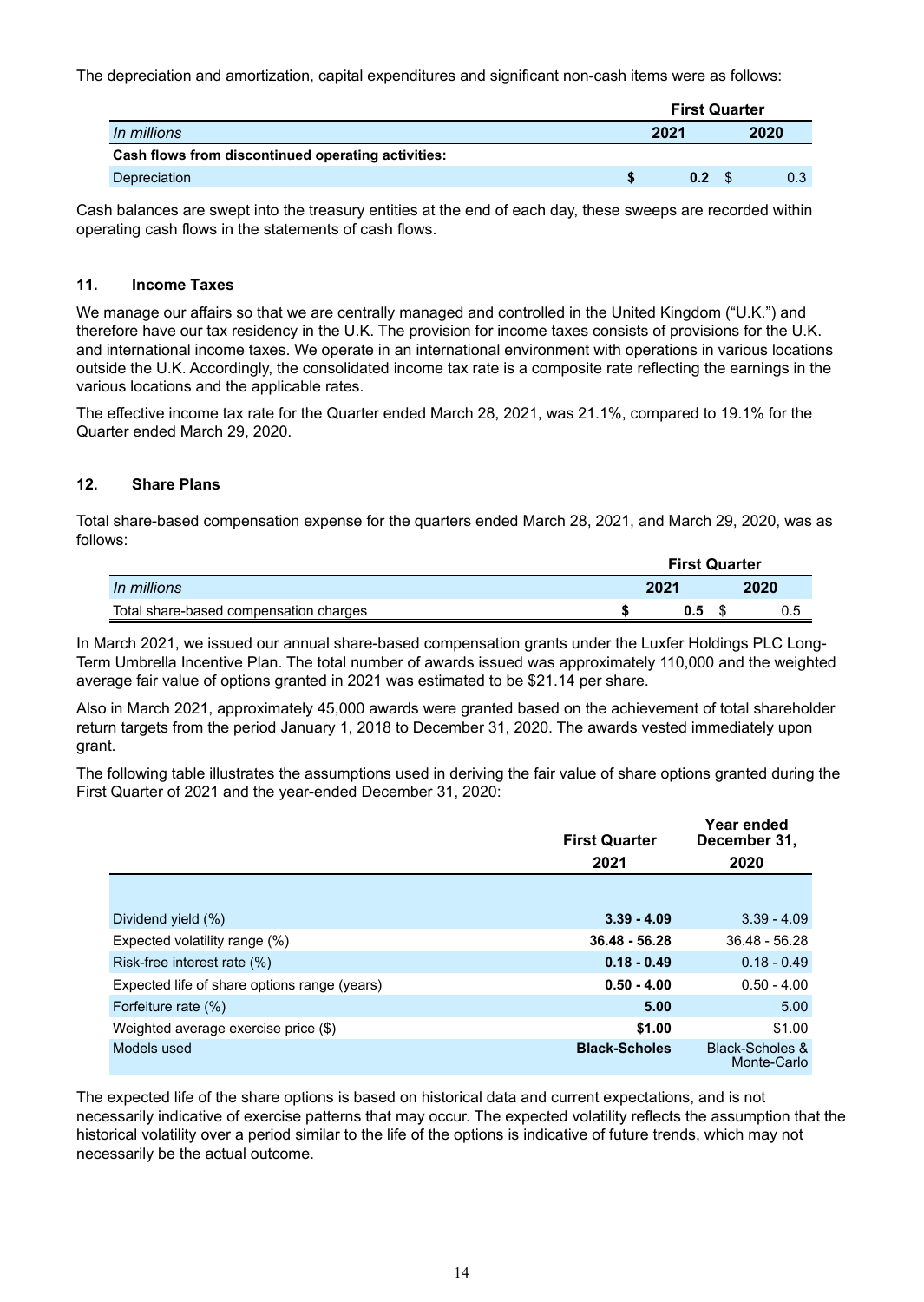# **13. Shareholders' Equity**

# (a) *Dividends paid and proposed*

| <i>In millions</i>                                                  | 2021 |      | 2020 |
|---------------------------------------------------------------------|------|------|------|
| Dividends declared and paid during the year:                        |      |      |      |
| Interim dividend paid February 5, 2020 (\$0.125 per ordinary share) |      | — \$ | 3.4  |
| Interim dividend paid February 4, 2021 (\$0.125 per ordinary share) |      | 3.4  |      |
|                                                                     |      | 3.4  | 3.4  |

| In millions                                                                                              | 2021 |     | 2020 |
|----------------------------------------------------------------------------------------------------------|------|-----|------|
| Dividends declared and paid after the quarter end (not recognized as a liability at the<br>quarter end): |      |     |      |
| Interim dividend declared April 6, and paid May 6, 2020: (\$0.125 per ordinary share)                    |      |     | 3.4  |
| Interim dividend declared April 5, and to be paid May 5, 2021: (\$0.125 per ordinary share)              |      | 3.4 |      |
|                                                                                                          |      | 34  |      |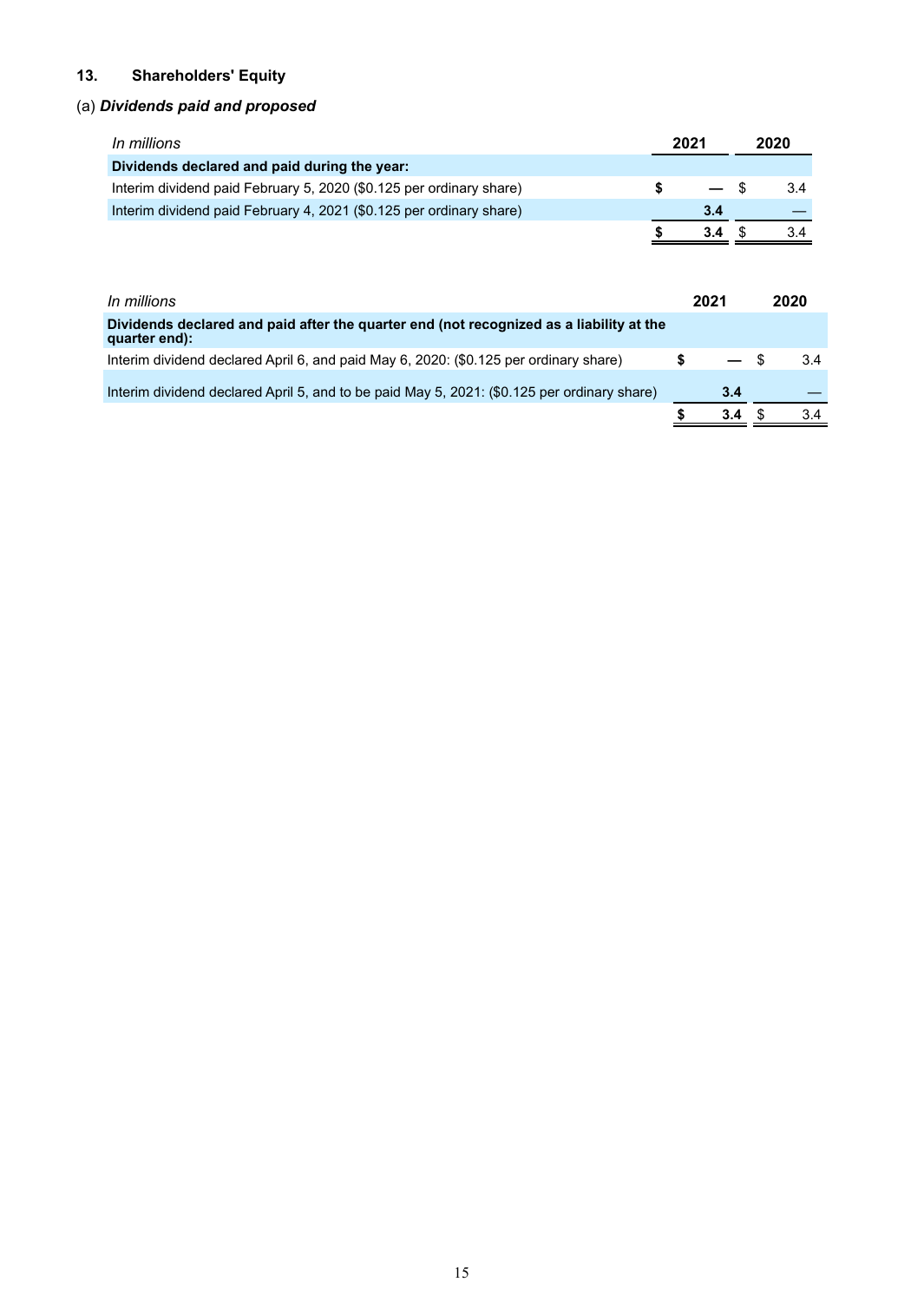# **14. Segmental Information**

We classify our operations into two core business segments, Gas Cylinders and Elektron, based primarily on shared economic characteristics for the nature of the products and services; the nature of the production processes; the type or class of customer for their products and services; the methods used to distribute their products or provide their services; and the nature of the regulatory environment. The Company has four identified business units, which aggregate into the two reportable segments. Luxfer Gas Cylinders forms the Gas Cylinders segment, and Luxfer MEL Technologies, Luxfer Magtech and Luxfer Graphic Arts aggregate into the Elektron segment. The Superform business unit used to aggregate into the Gas Cylinders segment, but is now recognized as discontinued operations. A summary of the operations of the segments is provided below:

#### *Gas Cylinders segment*

Our Gas Cylinders segment manufactures and markets specialized products using composites and aluminum, including pressurized cylinders for use in various applications including self-contained breathing apparatus (SCBA) for firefighters, containment of oxygen and other medical gases for healthcare, alternative fuel vehicles, and general industrial.

#### *Elektron segment*

Our Elektron segment focuses on specialty materials based primarily on magnesium and zirconium, with key product lines including advanced lightweight magnesium alloys with a variety of uses across a variety of industries; magnesium powders for use in countermeasure flares, as well as heater meals; photoengraving plates for graphic arts; and high-performance zirconium-based materials and oxides used as catalysts and in the manufacture of advanced ceramics, fiber-optic fuel cells, and many other performance products.

#### *Other*

Other primarily represents unallocated corporate expense and includes non-service related defined benefit pension cost / credit.

Management monitors the operating results of its reportable segments separately for the purpose of making decisions about resource allocation and performance assessment. Segment performance is evaluated by the chief operating decision maker, who is responsible for allocating resources and assessing performance of the operating segments as the CEO, using adjusted EBITA<sup>(1)</sup> and adjusted EBITDA, which we defined as segment income and are based on operating income adjusted for share based compensation charges; loss on disposal of property, plant and equipment; restructuring charges; impairment charges; acquisition and disposal related gains and costs; other charges; depreciation and amortization; and unwind of the discount on deferred consideration.

Unallocated assets and liabilities include those which are held on behalf of the Company and cannot be allocated to a segment, such as taxation, investments, cash, retirement benefits obligations, bank and other loans and holding company assets and liabilities.

Financial information by reportable segment for the Quarter ended March 28, 2021, and March 29, 2020, is included in the following summary:

|                       |                      | <b>Net sales</b>                                                |    |      |                              | <b>Adjusted EBITDA</b> |     |      |  |
|-----------------------|----------------------|-----------------------------------------------------------------|----|------|------------------------------|------------------------|-----|------|--|
|                       | <b>First Quarter</b> |                                                                 |    |      | <b>First Quarter</b>         |                        |     |      |  |
| In millions           |                      | 2021                                                            |    | 2020 |                              | 2021                   |     | 2020 |  |
| Gas Cylinders segment | \$                   | 36.2                                                            | \$ | 37.2 | Ŝ.                           | 6.0                    | -\$ | 4.2  |  |
| Elektron segment      |                      | 49.0                                                            |    | 51.2 |                              | 11.7                   |     | 11.6 |  |
| Consolidated          | \$                   | 85.2                                                            | \$ | 88.4 | \$                           | 17.7                   | \$  | 15.8 |  |
|                       |                      | <b>Depreciation and</b><br>amortization<br><b>First Quarter</b> |    |      | <b>Restructuring charges</b> |                        |     |      |  |
|                       |                      |                                                                 |    |      | <b>First Quarter</b>         |                        |     |      |  |
| In millions           |                      | 2021                                                            |    | 2020 |                              | 2021                   |     | 2020 |  |
| Gas Cylinders segment | \$                   | 0.9                                                             | \$ | 0.9  | \$                           | 0.5 <sup>5</sup>       |     | 2.6  |  |
| Elektron segment      |                      | 2.5                                                             |    | 2.4  |                              | 0.9                    |     |      |  |
| Other                 |                      |                                                                 |    |      |                              |                        |     | 0.2  |  |
| Consolidated          | \$                   | 3.4                                                             | \$ | 3.3  | \$                           | 1.4                    | \$  | 2.8  |  |

(1) Adjusted EBITA is adjusted EBITDA less depreciation.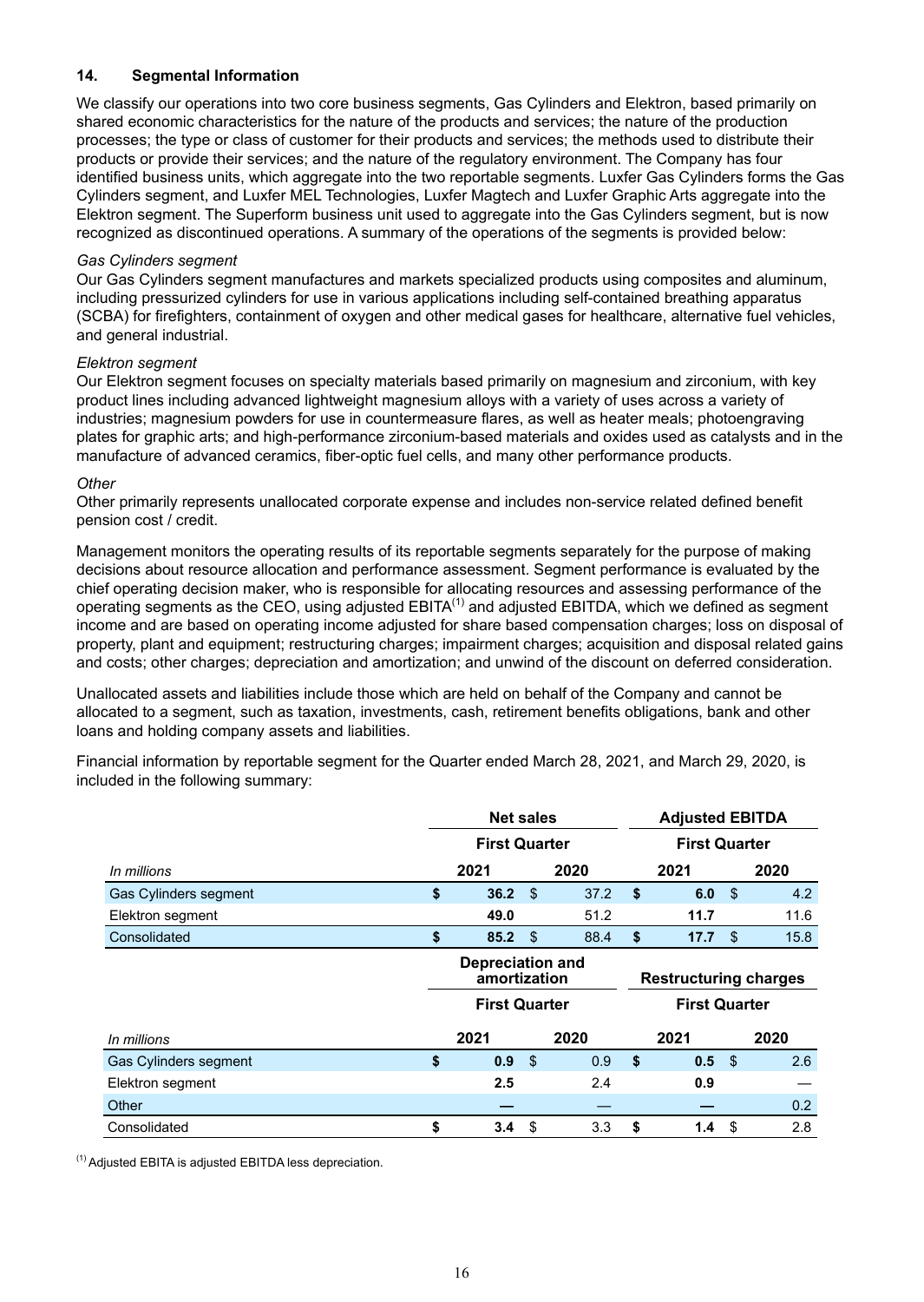# **14. Segmental Information** *(continued)*

|                         | <b>Total assets</b>  |       |              |       | <b>Capital expenditures</b> |                  |                      |  |  |
|-------------------------|----------------------|-------|--------------|-------|-----------------------------|------------------|----------------------|--|--|
|                         | <b>First Quarter</b> |       | December 31, |       |                             |                  | <b>First Quarter</b> |  |  |
| In millions             |                      | 2021  |              | 2020  |                             | 2021             | 2020                 |  |  |
| Gas Cylinders segment   | S                    | 122.5 | - \$         | 99.7  | S                           | 0.3 <sup>5</sup> | 0.5                  |  |  |
| Elektron segment        |                      | 197.2 |              | 189.7 |                             | 1.2              | 1.1                  |  |  |
| Other                   |                      | 51.7  |              | 24.7  |                             |                  |                      |  |  |
| Discontinued operations |                      | 17.0  |              | 32.3  |                             |                  |                      |  |  |
|                         |                      | 388.4 |              | 346.4 |                             | 1.5<br>- \$      | 1.6                  |  |  |

|                      |    | Property, plant and<br>equipment, net |      |      |  |  |  |  |
|----------------------|----|---------------------------------------|------|------|--|--|--|--|
|                      |    | <b>First Quarter</b><br>2021          |      |      |  |  |  |  |
| In millions          |    |                                       |      |      |  |  |  |  |
| <b>United States</b> | \$ | 52.7                                  | - \$ | 44.3 |  |  |  |  |
| United Kingdom       |    | 36.2                                  |      | 36.6 |  |  |  |  |
| Rest of Europe       |    | 1.1                                   |      | 1.1  |  |  |  |  |
| Asia Pacific         |    | 0.3                                   |      | 0.3  |  |  |  |  |
| Canada               |    | 3.6                                   |      | 3.7  |  |  |  |  |
|                      |    | 93.9                                  | S    | 86.0 |  |  |  |  |

The following table presents a reconciliation of Adjusted EBITDA to net income from continuing operations:

|                                         | <b>First Quarter</b> |             |       |  |  |  |  |
|-----------------------------------------|----------------------|-------------|-------|--|--|--|--|
| In millions                             |                      | 2021        | 2020  |  |  |  |  |
| <b>Adjusted EBITDA</b>                  | \$                   | 17.7<br>-\$ | 15.8  |  |  |  |  |
| Other share-based compensation charges  |                      | (0.5)       | (0.5) |  |  |  |  |
| Depreciation and amortization           |                      | (3.4)       | (3.3) |  |  |  |  |
| Restructuring charges                   |                      | (1.4)       | (2.8) |  |  |  |  |
| <b>Acquisition costs</b>                |                      | (0.2)       | (0.2) |  |  |  |  |
| Other charges                           |                      | (1.1)       |       |  |  |  |  |
| Defined benefits pension pension credit |                      | 0.6         | 1.1   |  |  |  |  |
| Interest expense, net                   |                      | (0.8)       | (1.2) |  |  |  |  |
| Provision for income taxes              |                      | (2.3)       | (1.7) |  |  |  |  |
| Net income from continuing operations   |                      | 8.6<br>S    | 7.2   |  |  |  |  |

The following tables present certain geographic information by geographic region for the First Quarter ended March 28, 2021, and March 29, 2020:

|                           | Net Sales <sup>(1)</sup> |                |                |      |                |  |  |
|---------------------------|--------------------------|----------------|----------------|------|----------------|--|--|
|                           | 2021                     |                |                | 2020 |                |  |  |
|                           | \$M                      | <b>Percent</b> |                | \$M  | <b>Percent</b> |  |  |
| <b>United States</b>      | \$<br>46.7               | 54.9 %         | $\mathfrak{S}$ | 50.3 | 56.8%          |  |  |
| U.K.                      | 5.3                      | 6.2%           |                | 5.4  | 6.1%           |  |  |
| Germany                   | 3.7                      | 4.3%           |                | 3.5  | 4.0 %          |  |  |
| Italy                     | 3.6                      | 4.2%           |                | 2.8  | 3.2%           |  |  |
| France                    | 3.3                      | 3.9%           |                | 4.6  | 5.2 %          |  |  |
| <b>Top five countries</b> | \$<br>62.6               | 73.5 %         | \$             | 66.6 | 75.3 %         |  |  |
| <b>Rest of Europe</b>     | 7.1                      | 8.3%           |                | 7.0  | 7.9 %          |  |  |
| Asia Pacific              | 11.0                     | 12.9 %         |                | 10.4 | 11.8%          |  |  |
| Other <sup>(2)</sup>      | 4.5                      | 5.3%           |                | 4.4  | 5.0%           |  |  |
|                           | \$<br>85.2               |                | \$             | 88.4 |                |  |  |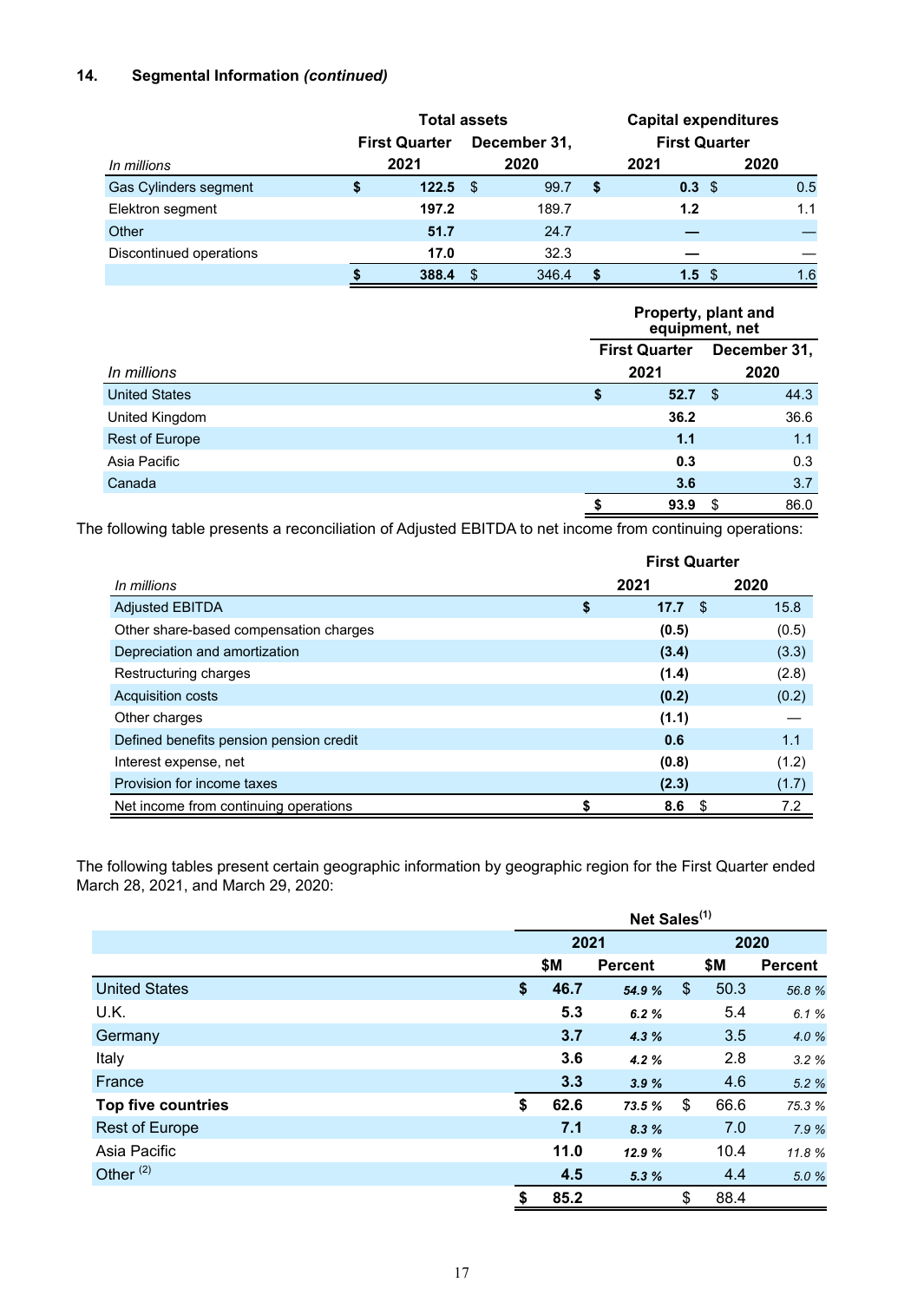- (1) Net sales are based on the geographic destination of sale.
- (2) Other includes Canada, South America, Latin America and Africa.

### **15. Commitments and Contingencies**

#### *Committed and uncommited banking facilities*

The Company had committed banking facilities of \$150.0 million at March 28, 2021 and December 31, 2020. Of these committed facilities, \$23.6 million was drawn at March 28, 2021 and \$4.1 million at December 31, 2020.

The Company had a separate (uncommitted) facility for letters of credit which at March 28, 2021 was £1.0 million (\$1.4 million) and December 31, 2020 was £1.0 million (\$1.3 million). None of these were utilized at March 28, 2021 and December 31, 2020, respectively.

The Company also has two separate (uncommitted) bonding facilities for bank guarantees, one denominated in GBP sterling of £4.5 million (2021: \$6.2 million, 2020: \$6.1 million), and one denominated in USD of \$1.5 million (2020: \$1.5 million). Of that dominated in GBP, £1.0 million (\$1.4 million) and £1.0 million (\$1.4 million) was utilized at March 28, 2021, and December 31, 2020, respectively. Of that denominated in USD, \$0.8 million was utilized at March 28, 2021 and \$0.8 million was utilized at December 31, 2020.

The Company also has a \$4.0 million separate overdraft facility of which none was drawn at March 28, 2021 and at December 31, 2020.

#### *Contingencies*

During February 2014, a cylinder was sold to a long-term customer and ruptured at one of their gas facilities. As a result of this rupture, three people were noted to have injuries such as loss of hearing. There was no major damage to assets of the customer. A claim has been launched by the three people who were injured in the incident. We have reviewed our quality control checks from around the time which the cylinder was produced and no instances of failures have been noted. It has also been noted by the investigator that the customer has poor quality and safety checks. As a result we do not believe that we are liable for the incident, and therefore, do not currently expect this case to have a material impact on the Company's financial position or results of operations.

In November 2018, an alleged explosion occurred at a third-party waste disposal and treatment site in Boise, Idaho, reportedly causing property damage, personal injury, and one fatality. We had contracted with a service company for removal and disposal of certain waste resulting from the magnesium powder manufacturing operations at the Reade facility in Manchester, New Jersey. We believe this service company, in turn, apparently contracted with the third-party disposal company, at whose facility the explosion occurred, for treatment and disposal of the waste. In November 2020, we were named as a defendant in three lawsuits in relation to the incident – one by the third-party disposal company, one by the estate of the decedent, and one by an injured employee of the third-party disposal company. At present, we have received insufficient information on the cause of the explosion. We do not believe that we are liable for the incident, have asserted such, and, therefore, do not currently expect this matter to have a material impact on the Company's financial position or results of operations.

# **16. Subsequent Events**

No material events.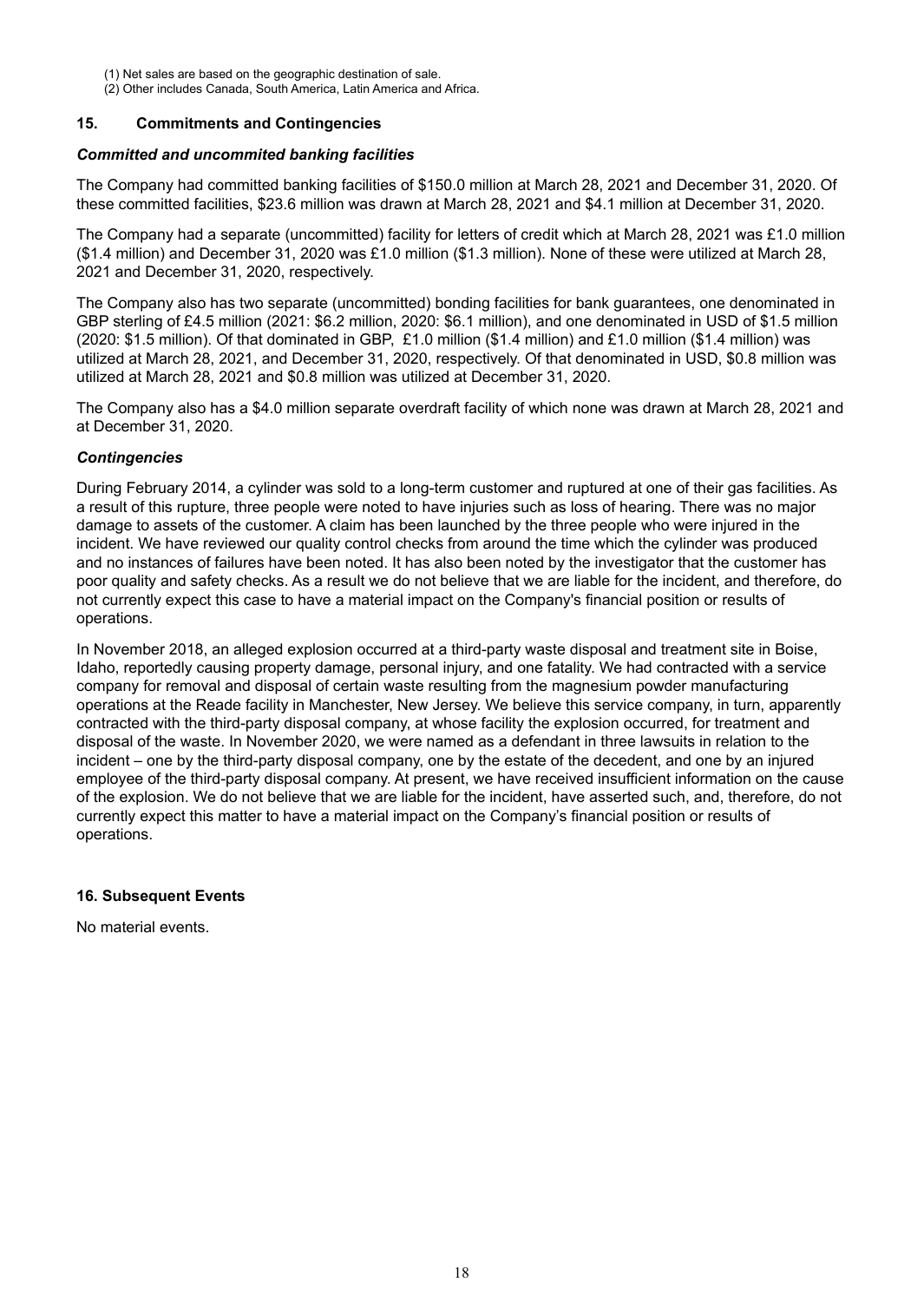# **Item 2. Management's Discussion and Analysis of Financial Condition and Results of Operations**

#### **Information regarding forward-looking statements**

This Interim Report on Form 10-Q contains certain statements, statistics and projections that are, or may be, forward-looking. These forward-looking statements are subject to known and unknown risks, uncertainties, assumptions and other factors that could cause our actual results of operations, financial condition, liquidity, performance, prospects, opportunities, achievements or industry results, as well as those of the markets we serve or intend to serve, to differ materially from those expressed in, or suggested by, these forward-looking statements. The accuracy and completeness of all such statements, including, without limitation, statements regarding our future financial position, strategy, plans and objectives for the management of future operations, is not warranted or guaranteed. These statements typically contain words such as "believes," "intends," "expects," "anticipates," "estimates," "may," "will," "should" and words of similar import. By their nature, forward-looking statements involve risk and uncertainty because they relate to events and depend on circumstances that will occur in the future. We undertake no obligation to update any forward-looking statements, whether as a result of new information, future events or otherwise. Although we believe that the expectations reflected in such statements are reasonable, no assurance can be given that such expectations will prove to be correct. There are a number of factors that could cause actual results and developments to differ materially from those expressed or implied by such forward-looking statements. These factors include, but are not limited to, factors identified in "Business," "Risk factors," and "Management's Discussion and Analysis of Financial Condition and Results of Operations," or elsewhere in this Interim Report, as well as:

- general economic conditions, or conditions affecting demand for the services offered by us in the markets in which we operate, both domestically and internationally, being less favorable than expected;
- worldwide economic and business conditions and conditions in the industries in which we operate;
- ongoing impact of COVID-19 and future pandemics;
- fluctuations in the cost of raw materials and utilities;
- currency fluctuations and other financial risks;
- our ability to protect our intellectual property;
- the significant amount of indebtedness we have incurred and may incur, and the obligations to service such indebtedness and to comply with the covenants contained therein;
- relationships with our customers and suppliers;
- increased competition from other companies in the industries in which we operate;
- changing technology;
- our ability to execute and integrate new acquisitions;
- claims for personal injury, death or property damage arising from the use of products produced by us;
- the occurrence of accidents or other interruptions to our production processes;
- changes in our business strategy or development plans, and our expected level of capital expenditure;
- our ability to attract and retain qualified personnel;
- restrictions on the ability of Luxfer Holdings PLC to receive dividends or loans from certain of its subsidiaries;
- regulatory, environmental, legislative and judicial developments; and
- our intention to pay dividends.

Please read the sections "Business," "Risk factors," included within the 2020 Annual Report on Form 10-K and "Management's Discussion and Analysis of Financial Condition and Results of Operations," and "Risk factors" of this Interim Report on Form 10-Q for a more complete discussion of the factors that could affect our performance and the industries in which we operate, as well as those discussed in other documents we file or furnish with the SEC.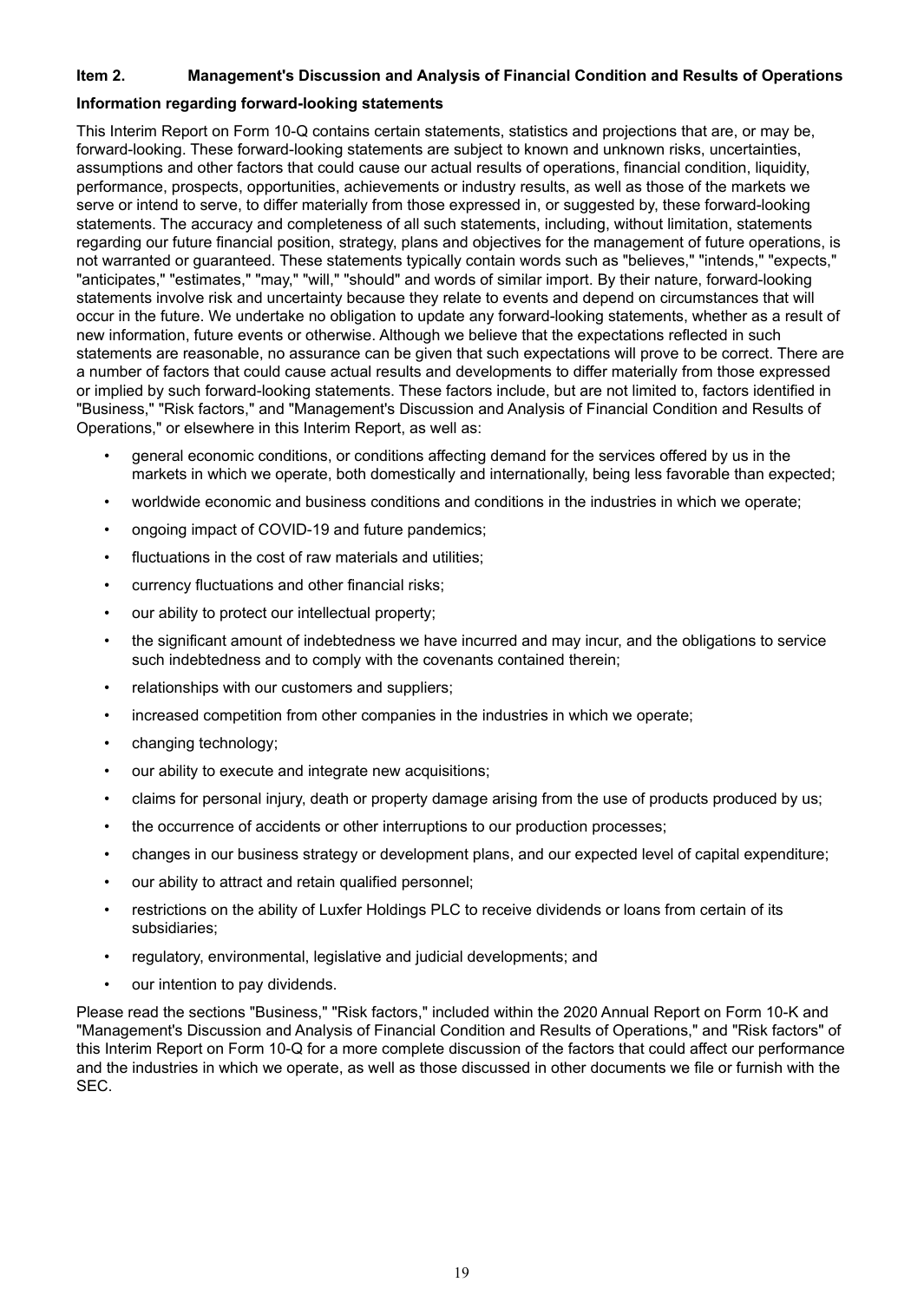# *About Luxfer*

Luxfer is a global manufacturer of highly-engineered industrial materials, which focuses on value creation by using its broad array of technical knowhow and proprietary technologies. Luxfer's high-performance products are used in defense and emergency response, healthcare, transportation, and general industrial settings. For more information, visit www.luxfer.com.

#### *Key trends and uncertainties regarding our existing business*

#### *Impact of COVID-19 on operations*

Luxfer's top priority during this global pandemic is the health and well-being of our employees, customers, shareholders, and the communities in which we operate. The Company continues to monitor the COVID-19 situation closely, while simultaneously executing business continuity plans. These business continuity plans include, but are not limited to, (i) retooling operations to maintain social distance and maximize employee safety; (ii) increasing resources and efforts to satisfy demand from the most impactful parts of our business; (iii) expanding flexible work arrangements and policies, where practical, to maximize employee safety; (iv) increased monitoring of short-term cash flow, including measures to reduce costs and generate cash; and (v) providing regular updates to our shareholders, employees, customers, and suppliers in a transparent and timely manner.

As most product lines return to sequential growth, Luxfer continues to operate all of its facilities, following temporary closures at a small number of locations in the second quarter of 2020. Due to weaker demand resulting from uncertain economic conditions, potential supply constraints, and the impact of COVID-19, Luxfer implemented additional cost saving programs in the second half of 2020, including headcount reductions.

Luxfer's 2020 results were significantly affected by the global macro environment resulting from the COVID-19 pandemic, including broad-based market weakness, which was especially evident in our general industrial and transportation end-markets. This was most pronounced in the second and third quarters, contributing to a full year decline of 18.0% and 14.7% respectively. However, in the first quarter of 2021 while general industrial has continued to show a decline versus prior year of 18.9% (largely due to the timing of oil and gas product orders), total revenue for continuing operations is down by only 3.6% versus the prior year quarter (which was largely unaffected by the onset of the pandemic). Transportation has experienced a recovery with growth of 10.8%, largely on the back of the continuing success of alternative fuel products; and Defense, First Response and Healthcare has grown by 2%. The Company continues to benefit from a strong balance sheet and demonstrates strong operating cash generation. Furthermore, with historically low net debt of \$41.2 million and a 12% increase in quarter on quarter EBITDA, our net debt to EBITDA ratio has fallen to 0.7x at the end of Q1 2021 (from 1.0x at the end of 2020).

# *Operating objectives and trends*

In 2021, we expect the following operating objectives and trends to impact our business:

- Continuing proactive response to the COVID-19 pandemic, including the health and well-being actions highlighted above, in addition to initiatives to stimulate demand for products, ensure continuity of supply and action, focused cost saving programs;
- Divestiture of non-strategic aluminum businesses (identified as discontinued operations) and integration of the recently acquired SCI, in the Gas Cylinders segment;
- Refocus on productivity acceleration and growth recovery post COVID-19 as we capitalize on lean manufacturing initiatives and pursue faster product innovation;
- Continued focus on developing global talent and implementing a high-performance culture; and
- Continued focus on improved operating cash generation with lower restructuring activity and maintaining strong working capital performance.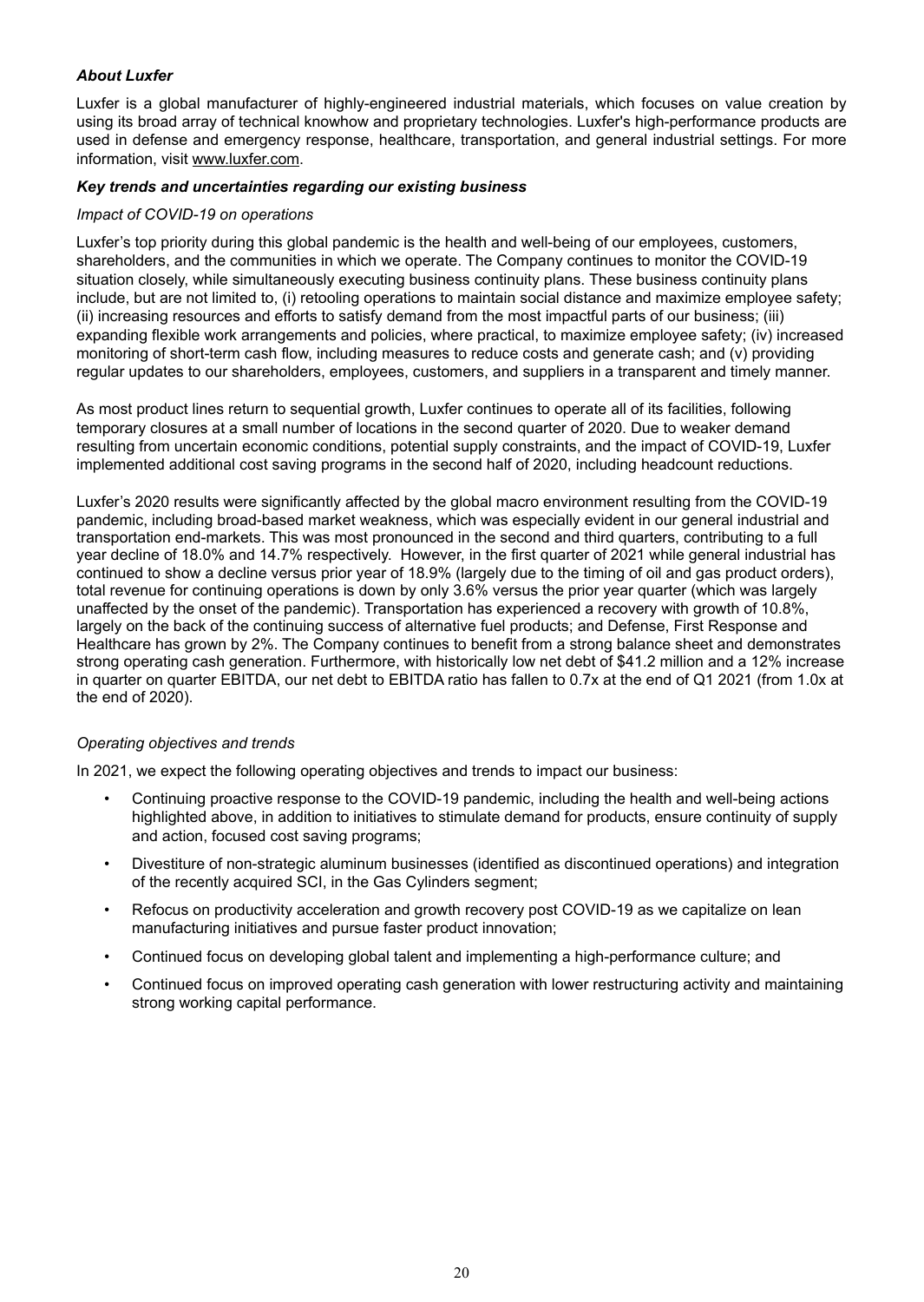# **CONSOLIDATED RESULTS FROM CONTINUING OPERATIONS**

The consolidated results from continuing operations for the First Quarter of 2021, and 2020 of Luxfer were as follows:

|                                              | <b>First Quarter</b> |           |                |  |  |  |
|----------------------------------------------|----------------------|-----------|----------------|--|--|--|
| In millions                                  | 2021                 | 2020      | 2021 v 2020    |  |  |  |
| Net sales                                    | \$<br>85.2<br>\$     | 88.4      | $(3.6)\%$      |  |  |  |
| Cost of goods sold                           | (60.0)               | (64.3)    | (6.7)%         |  |  |  |
| Gross profit                                 | 25.2                 | 24.1      | 4.6 %          |  |  |  |
| % of net sales                               | 29.6%                | 27.3 %    | 2.3            |  |  |  |
| Selling, general and administrative expenses | (10.6)               | (11.4)    | (7.0)%         |  |  |  |
| % of net sales                               | 12.4%                | 12.9 %    | (0.5)          |  |  |  |
| Research and development                     | (0.8)                | (0.7)     | 14.3 %         |  |  |  |
| % of net sales                               | 0.9%                 | 0.8%      | 0.1            |  |  |  |
| Restructuring charges                        | (1.4)                | (2.8)     | $(50.0)\%$     |  |  |  |
| % of net sales                               | 1.6%                 | 3.2%      | (1.6)          |  |  |  |
| Acquisition-related costs                    | (0.2)                | (0.2)     | $-$ %          |  |  |  |
| % of net sales                               | 0.2%                 | $(0.2)\%$ | 0.4            |  |  |  |
| Other charges                                | (1.1)                |           | n/a            |  |  |  |
| % of net sales                               | 1.3%                 | $-$ %     | 1.3            |  |  |  |
| Operating income                             | 11.1                 | 9.0       | n/a            |  |  |  |
| % of net sales                               | 13.0%                | 10.2%     | 2.8            |  |  |  |
| Net interest expense                         | (0.8)                | (1.2)     | $(33.3)\%$     |  |  |  |
| % of net sales                               | 0.9%                 | 1.4%      | (0.5)          |  |  |  |
| Defined benefit pension credit               | 0.6                  | 1.1       | $(45.5)\%$     |  |  |  |
| % of net sales                               | 0.7%                 | 1.2%      | (0.5)          |  |  |  |
| Income before income taxes                   | 10.9                 | 8.9       | n/a            |  |  |  |
| % of net sales                               | 12.8%                | 10.1%     | 2.7            |  |  |  |
| Provision for income taxes                   | (2.3)                | (1.7)     | 35.3 %         |  |  |  |
| Effective tax rate                           | 21.1%                | 19.1 %    | $\overline{a}$ |  |  |  |
| Net income / (loss)                          | \$<br>\$<br>8.6      | 7.2       | n/a            |  |  |  |
| % of net sales                               | 10.1%                | 8.1%      | $\overline{2}$ |  |  |  |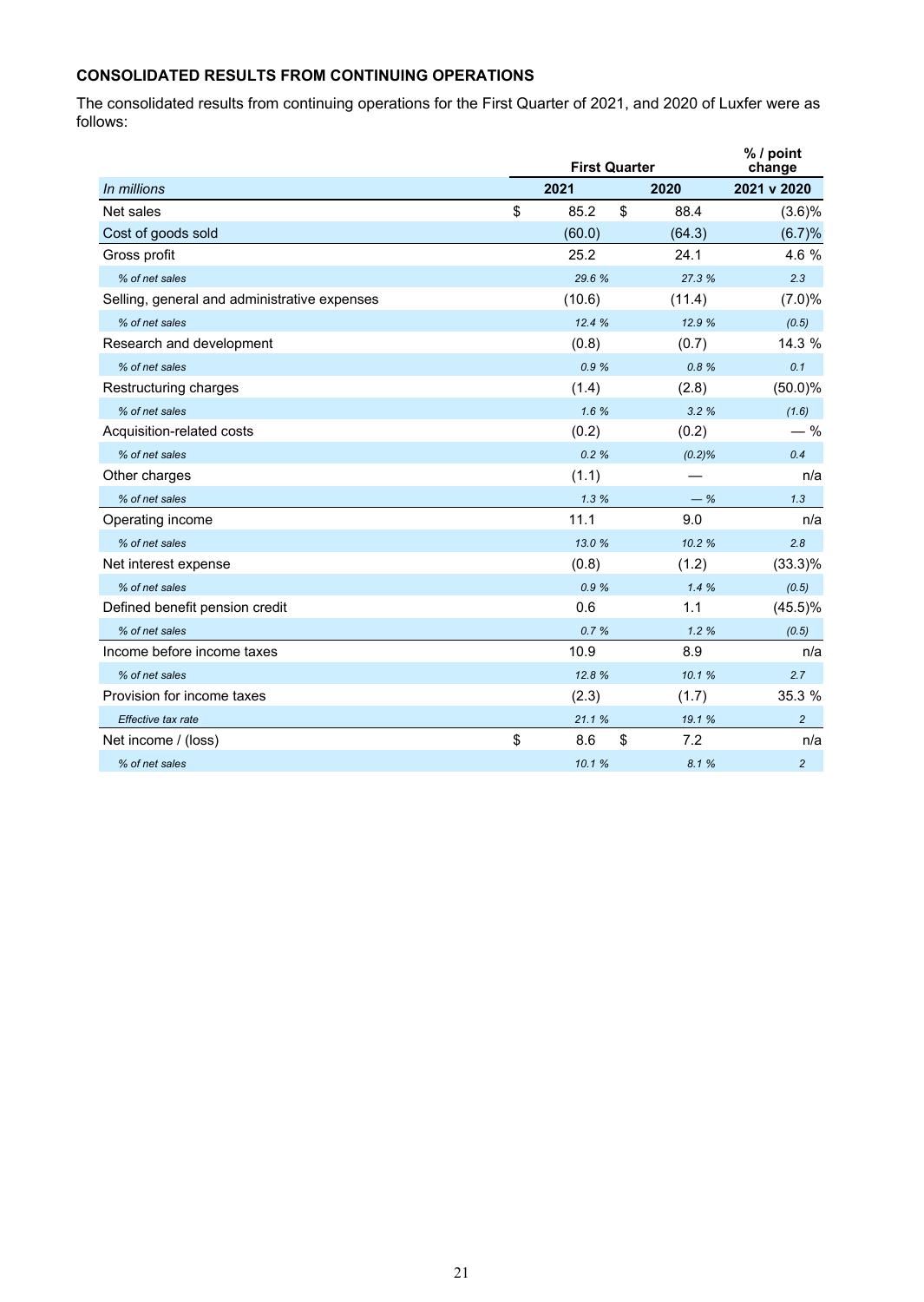#### **Net sales**

The 3.6% decrease in consolidated net sales in 2021 from 2020 was primarily the result of:

- Decreased sales of Luxfer MEL Technologies Oil and Gas products due to timing of orders; and
- Lower sales of Luxfer Graphic Arts photoengraving products.

There was also continuing weakness affecting sales of SCBA cylinders used by first responders.

These decreases were partially offset by:

- Increased sales of flameless ration heaters and chemical detection kits in Luxfer Magtech;
- Continued growth in sales of alternative fuel (AF) cylinders; and
- Favorable foreign exchange variances of \$3.0 million.

#### **Gross profit**

The 2.3 percentage point increase in gross profit as a percentage of sales in 2021 from 2020 was primarily the result of the impact of our ongoing cost reduction program as well as cost saving measures taken in response to COVID-19 in the second half of the prior year.

These favorable factors were partially offset by the impact of adverse product sales mix.

#### **Selling, general and administrative expenses ("SG&A")**

SG&A costs as a percentage of sales in 2021 from 2020 has decreased by 0.5 percentage points due to the impact of cost reduction programs.

#### **Research and development costs**

Research and development cost as a percentage of sales increased by 0.1 percentage points in 2021 relative to 2020.

#### **Restructuring charges**

The \$1.4 million restructuring charge in 2021 included \$0.5 million as a result of further costs associated with the previously announced closure of Luxfer Gas Cylinders France, which were largely legal and professional fees; and \$0.9M of one-time employee termination benefits in the Elektron division, largely in relation to the planned divestiture of our small Luxfer Magtech production facility in Ontario, Canada.

The \$2.8 million restructuring charge in 2020 was mainly (\$2.6 million) the result of further costs associated with the announced closure of Luxfer Gas Cylinders France, including one-time employee benefits and associated legal and professional fees.

#### **Acquisition-related costs**

Acquisition related costs of \$0.2 million in 2021 represents amounts incurred in relation to the acquisition of Structural Composites Industries.

Acquisition related costs of \$0.2 million in 2020 represents amounts incurred in relation to merger and acquisition ("M&A"), exploration activities net of a \$0.1 million release of deferred contingent consideration.

#### **Other charges**

Other charges in the First Quarter of 2021 relates to the settlement of a class action lawsuit in the Gas Cylinders segment in relation to an alleged historic violation of the Californian Labor Code, concerning an Human Resources administration matter.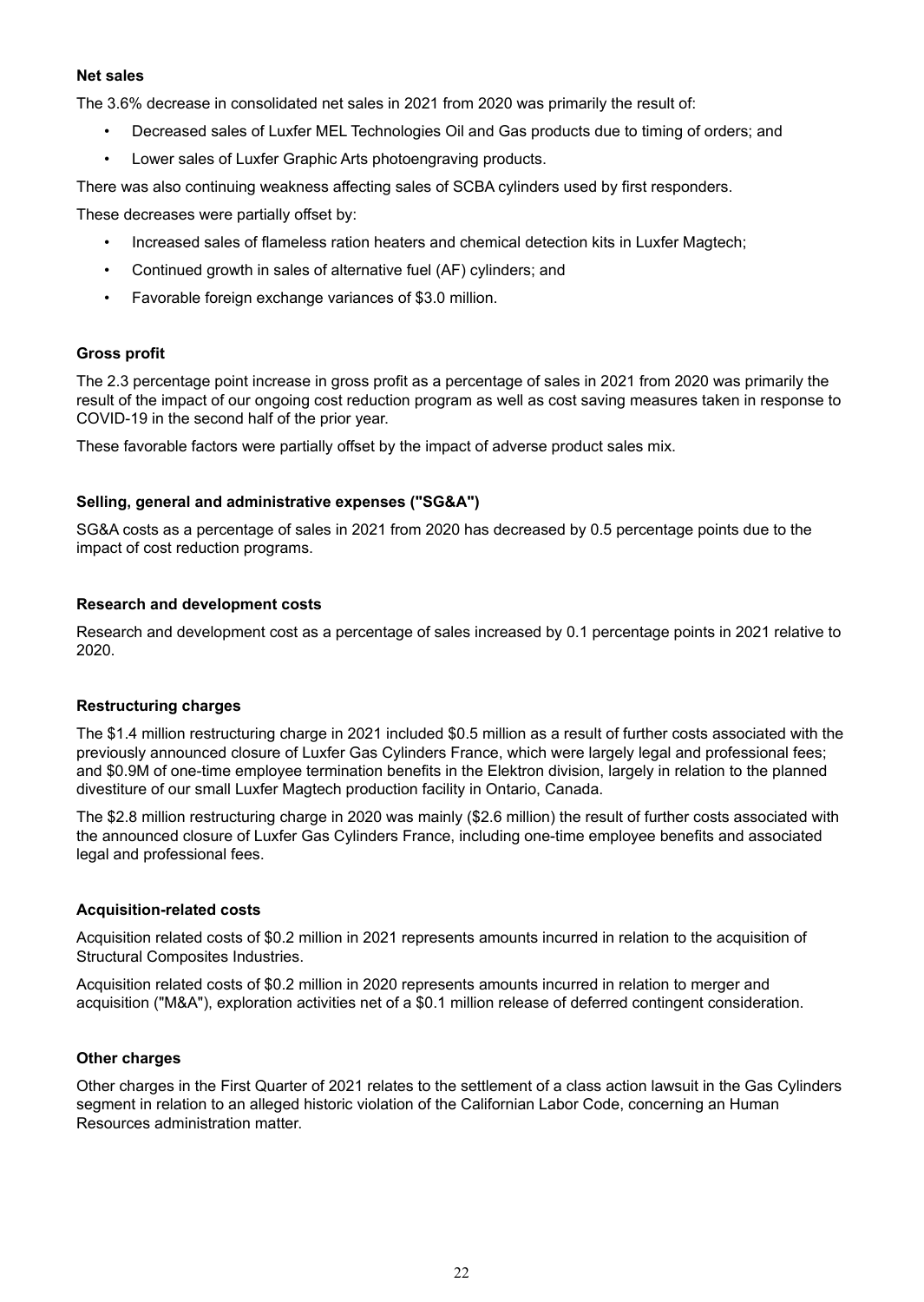#### **Net interest expense**

The 33.3% decrease in net interest expense in 2021 from 2020 was primarily due to the impact of the early repayment of \$25.0 million of Loan Notes due 2021 in December of 2020.

# **Defined benefit pension credit**

The \$0.5 million decrease in defined benefit pension credit to \$0.6 million in 2021 from \$1.1 million in 2020 is primarily due to the combined effect on the U.K. plan of lower projected asset returns and a higher post-2030 inflation projection, partially offset by a fall in the discount rate.

#### **Provision for income taxes**

The movement in the statutory effective tax rate from 19.1% in 2020, to 21.1% in 2021, was primarily due to the favorable impact of tax rate changes partially offset by higher restructuring related non-deductibles both in the prior year. When stripping out the effect of the non-deductible restructuring expenses, our adjusted effective tax rate has increased to 20.4% in 2021 from 18.3% in 2020 largely as a result of the impact of the tax rate change in the prior year.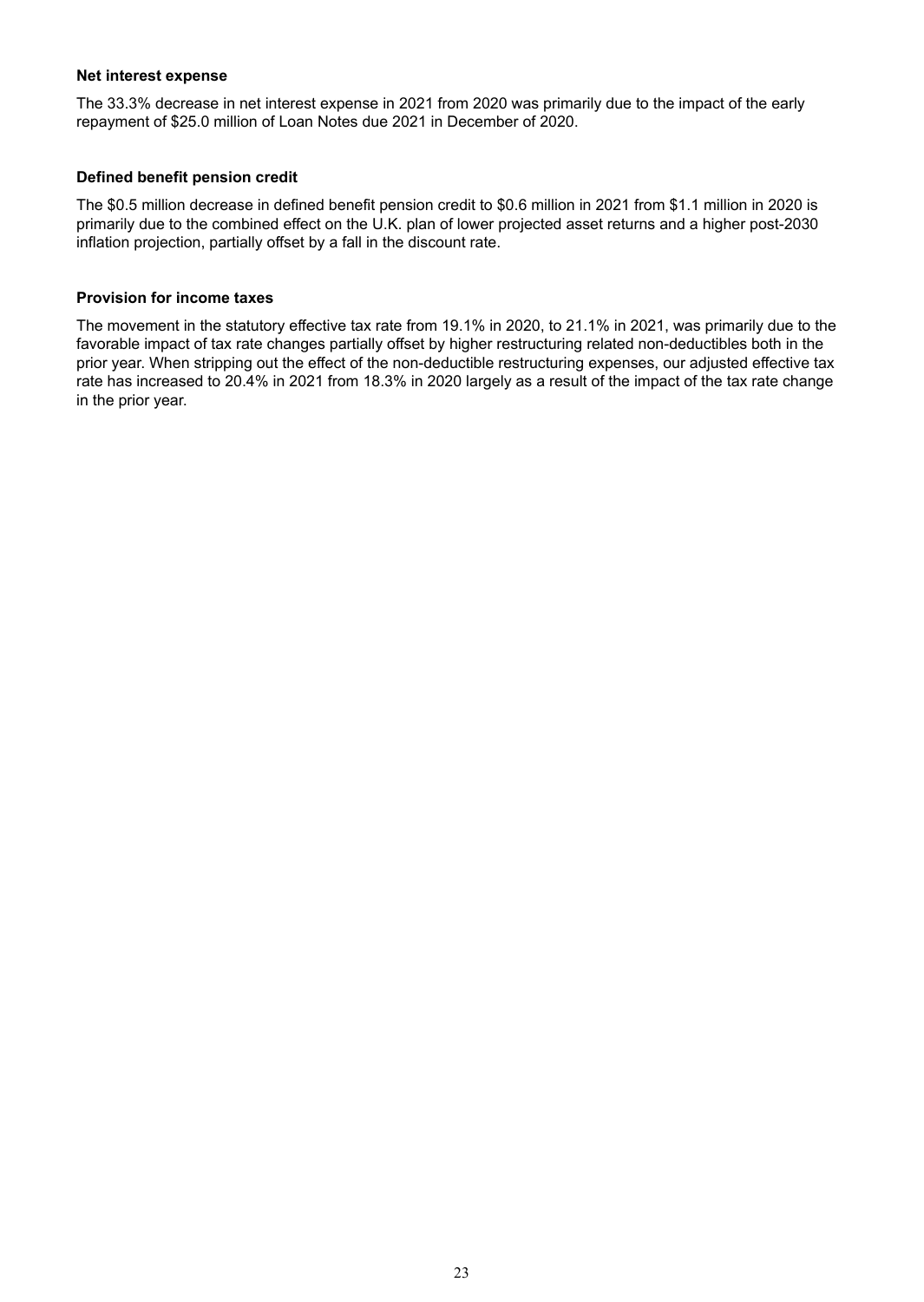# **RECONCILIATION OF NON-GAAP FINANCIAL MEASURES TO GAAP MEASURES**

The following table of non-GAAP summary financial data presents a reconciliation of net income to adjusted net income for the periods presented, being the most comparable GAAP measure. Management believes that adjusted net income, adjusted earnings per share, adjusted EBITA and adjusted EBITDA are key performance indicators (KPIs) used by the investment community and that such presentation will enhance an investor's understanding of the Company's operational results. In addition, Luxfer's CEO and other senior management use these KPIs, among others, to evaluate business performance. However, investors should not consider adjusted net income and adjusted earnings per share in isolation as an alternative to net income and earnings per share when evaluating Luxfer's operating performance or measuring Luxfer's profitability.

|                                                                          | <b>First Quarter</b> |       |    |       |
|--------------------------------------------------------------------------|----------------------|-------|----|-------|
| In millions except per share data                                        |                      | 2021  |    | 2020  |
| Net income                                                               | \$                   | 8.6   | \$ | 7.2   |
| Accounting charges relating to acquisitions and disposals of businesses: |                      |       |    |       |
| Amortization on acquired intangibles                                     |                      | 0.2   |    | 0.2   |
| <b>Acquisition costs</b>                                                 |                      | 0.2   |    | 0.2   |
| Defined benefit pension credit                                           |                      | (0.6) |    | (1.1) |
| Restructuring charges                                                    |                      | 1.4   |    | 2.8   |
| Other charges                                                            |                      | 1.1   |    |       |
| Share-based compensation charges                                         |                      | 0.5   |    | 0.5   |
| Income tax on adjusted items                                             |                      | (0.5) |    | (0.4) |
| Adjusted net income                                                      | \$                   | 10.9  | \$ | 9.4   |
|                                                                          |                      |       |    |       |
| Adjusted earnings per ordinary share                                     |                      |       |    |       |
| Diluted earnings per ordinary share                                      | \$                   | 0.31  | \$ | 0.26  |
| Impact of adjusted items                                                 |                      | 0.08  |    | 0.08  |
| Adjusted diluted earnings per ordinary share <sup>(1)</sup>              | \$                   | 0.39  | \$ | 0.34  |

<sup>(1)</sup> For the purpose of calculating diluted earnings per share, the weighted average number of ordinary shares outstanding during the financial year has been adjusted for the dilutive effects of all potential ordinary shares and share options granted to employees, except where there is a loss in the period, then no adjustment is made.

|                              | <b>First Quarter</b> |             |      |      |
|------------------------------|----------------------|-------------|------|------|
| In millions                  |                      | 2021        |      | 2020 |
| Adjusted net income          | \$                   | 10.9        | - \$ | 9.4  |
| Add back:                    |                      |             |      |      |
| Income tax on adjusted items |                      | 0.5         |      | 0.4  |
| Provision for income taxes   |                      | 2.3         |      | 1.7  |
| Net finance costs            |                      | 0.8         |      | 1.2  |
| <b>Adjusted EBITA</b>        | \$                   | $14.5\quad$ |      | 12.7 |
| Depreciation                 |                      | 3.2         |      | 3.1  |
| <b>Adjusted EBITDA</b>       | \$                   | 17.7        | \$.  | 15.8 |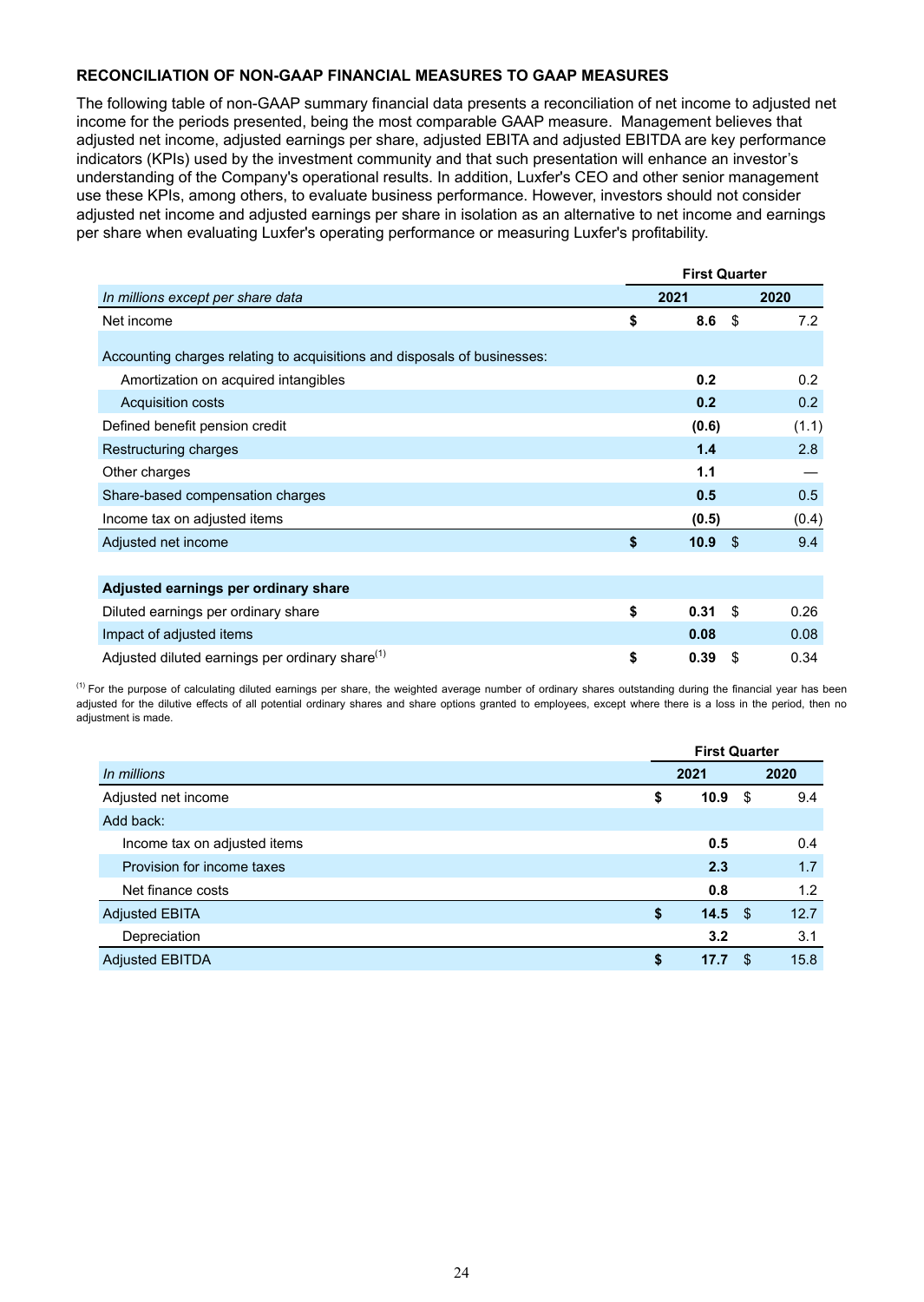The following table presents a reconciliation for the adjusted effective tax rate, which management believes is a KPI used by the investment community and that such presentation will enhance an investor's understanding of the Company's operational results.

|                                     | <b>First Quarter</b> |        |    |       |
|-------------------------------------|----------------------|--------|----|-------|
| In millions                         | 2021                 |        |    | 2020  |
| Adjusted net income                 | S                    | 10.9   | \$ | 9.4   |
| Add back:                           |                      |        |    |       |
| Income tax on adjusted items        |                      | 0.5    |    | 0.4   |
| Provision for income taxes          |                      | 2.3    |    | 1.7   |
| Adjusted income before income taxes | S                    | 13.7   | S  | 11.5  |
| Adjusted provision for income taxes |                      | 2.8    |    | 2.1   |
| Adjusted effective tax rate         |                      | 20.4 % |    | 18.3% |

# **SEGMENT RESULTS OF OPERATIONS**

The summary that follows provides a discussion of the results of operations of each of our two reportable segments (Gas Cylinders and Elektron). Both segments comprise various product offerings that serve multiple end markets.

Adjusted EBITDA represents operating income adjusted for share based compensation charges; loss on disposal of property, plant and equipment, restructuring charges; impairment charges; acquisition and disposal related gains and costs; other charges; depreciation and amortization; and unwind of discount on deferred consideration. A reconciliation to net income and taxes can be found in Note 14 to the condensed consolidated financial statements.

# **GAS CYLINDERS**

The net sales and adjusted EBITDA for Gas Cylinders were as follows:

|                        | <b>First Quarter</b> |      | % / point<br>change |        |  |
|------------------------|----------------------|------|---------------------|--------|--|
| In millions            | 2021                 | 2020 | 2021 v 2020         |        |  |
| Net sales              | \$<br>36.2           |      | 37.2                | (2.7)% |  |
| <b>Adjusted EBITDA</b> | 6.0                  |      | 4.2                 | 42.9 % |  |
| % of net sales         | 16.6 %               |      | 11.3%               | 5.3    |  |

#### *Net sales*

The 2.7% decrease in Gas Cylinders sales in 2021 from 2020 was primarily the result of:

- Lower sales of SCBA cylinders; and
- Lower sales of medical oxygen cylinders.

These decreases were partially offset by:

- Continued growth in sales of Alternative Fuels (AF) systems; and
- Increased sales of cylinders for gas calibration and other industrial applications.

# *Adjusted EBITDA*

The 5.3 percentage point increase in adjusted EBITDA for Gas Cylinders as a percentage of net sales in 2021 from 2020 was primarily the result of the impact of cost reductions and favorable foreign exchange variances, partially offset by adverse product mix.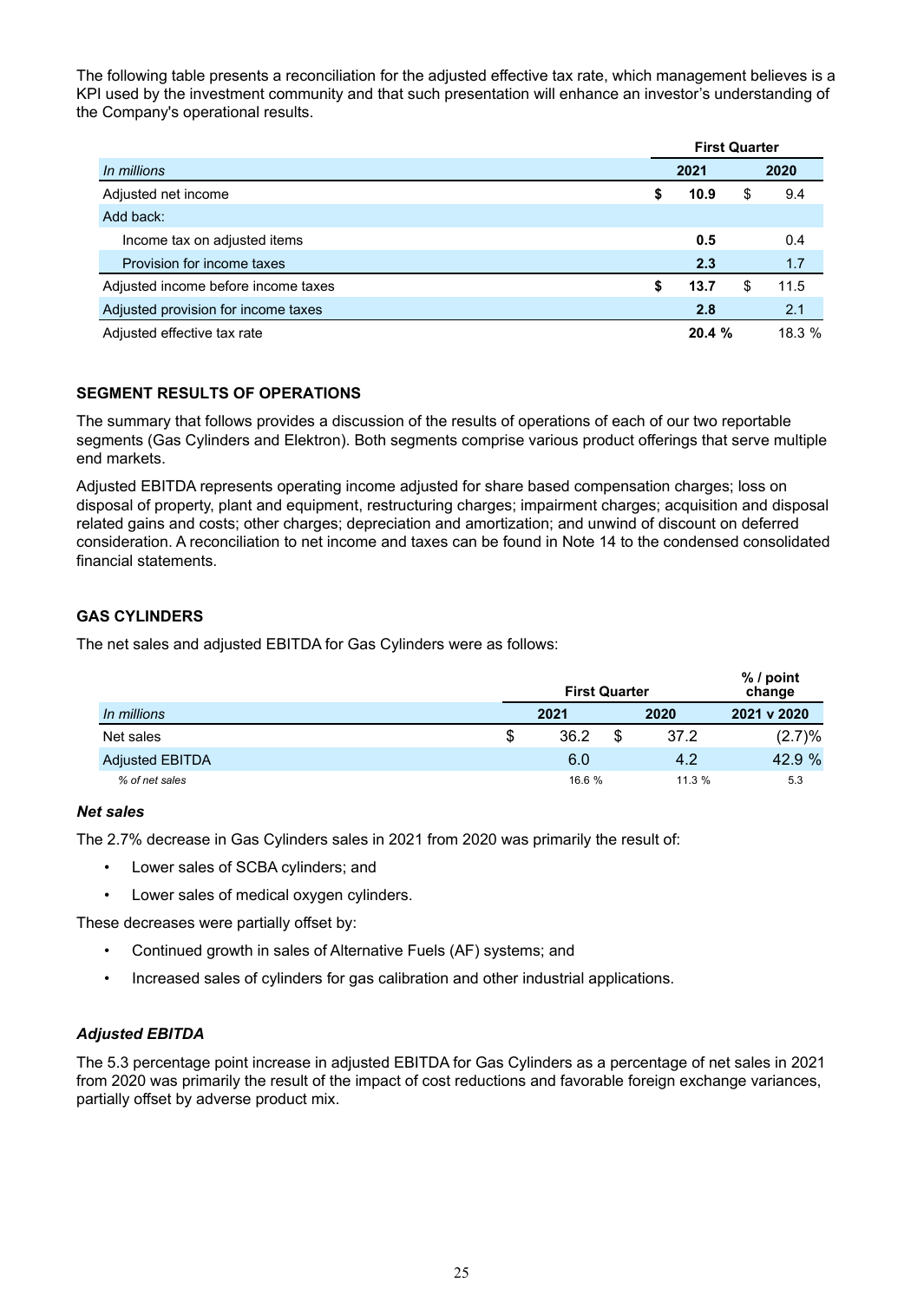# **ELEKTRON**

The net sales and adjusted EBITDA for Elektron were as follows:

|                        | <b>First Quarter</b> | $%$ / point<br>change |        |  |  |
|------------------------|----------------------|-----------------------|--------|--|--|
| In millions            | 2021                 | 2021 v 2020           |        |  |  |
| Net sales              | \$<br>49.0           | \$<br>51.2            | (4.3)% |  |  |
| <b>Adjusted EBITDA</b> | 11.7                 | 11.6                  | 0.9%   |  |  |
| % of net sales         | 23.9 %               | 22.7 %                | 1.2    |  |  |

### *Net sales*

The 4.3% decrease in Elektron sales in 2021 from 2020 was primarily the result of:

- Decreased sales of Oil and Gas products;
- Lower sales of Luxfer Graphic Arts photoengraving products; and
- Lower sales of chemical catalysis products.

These decreases were partially offset by:

- Growth in sales of flameless ration heaters and chemical detection kits in Luxfer Magtech; and
- Increased sales of magnesium aerospace alloys.

# *Adjusted EBITDA*

The 1.2 percentage point increase in adjusted EBITDA for Elektron as a percentage of net sales in 2021 from 2020 was primarily the result of cost savings both as a result of the cost saving program and initiatives taken in response to COVID-19 in the second half of 2020, partially offset by adverse product sales mix.

### **LIQUIDITY AND CAPITAL RESOURCES**

Our liquidity requirements arise primarily from obligations under our indebtedness, capital expenditures, acquisitions, the funding of working capital and the funding of hedging facilities to manage foreign exchange and commodity purchase price risks. We meet these requirements primarily through cash flows from operating activities, cash deposits and borrowings under the Revolving Credit Facility and accompanying ancillary hedging facilities and the Loan Notes due, 2021, 2023 and 2026. Our principal liquidity needs are:

- funding acquisitions, including deferred contingent consideration payments;
- capital expenditure requirements;
- payment of shareholder dividends;
- servicing interest on the Loan Notes, which is payable at each quarter end, in addition to interest and / or commitment fees on the Senior Facilities Agreement;
- working capital requirements, particularly in the short term as we aim to achieve organic sales growth; and
- hedging facilities used to manage our foreign exchange and aluminum purchase price risks.

From time to time, we consider acquisitions or investments in other businesses that we believe would be appropriate additions to our business.

We believe that, in the long term, cash generated from our operations will be adequate to meet our anticipated requirements for working capital, capital expenditures and interest payments on our indebtedness. In the short term, we believe we have sufficient credit facilities to cover any variation in our cash flow generation. However, any major repayments of indebtedness will be dependent on our ability to raise alternative financing or to realize substantial returns from operational sales. Also, our ability to expand operations through sales development and capital expenditures could be constrained by the availability of liquidity, which, in turn, could impact the profitability of our operations.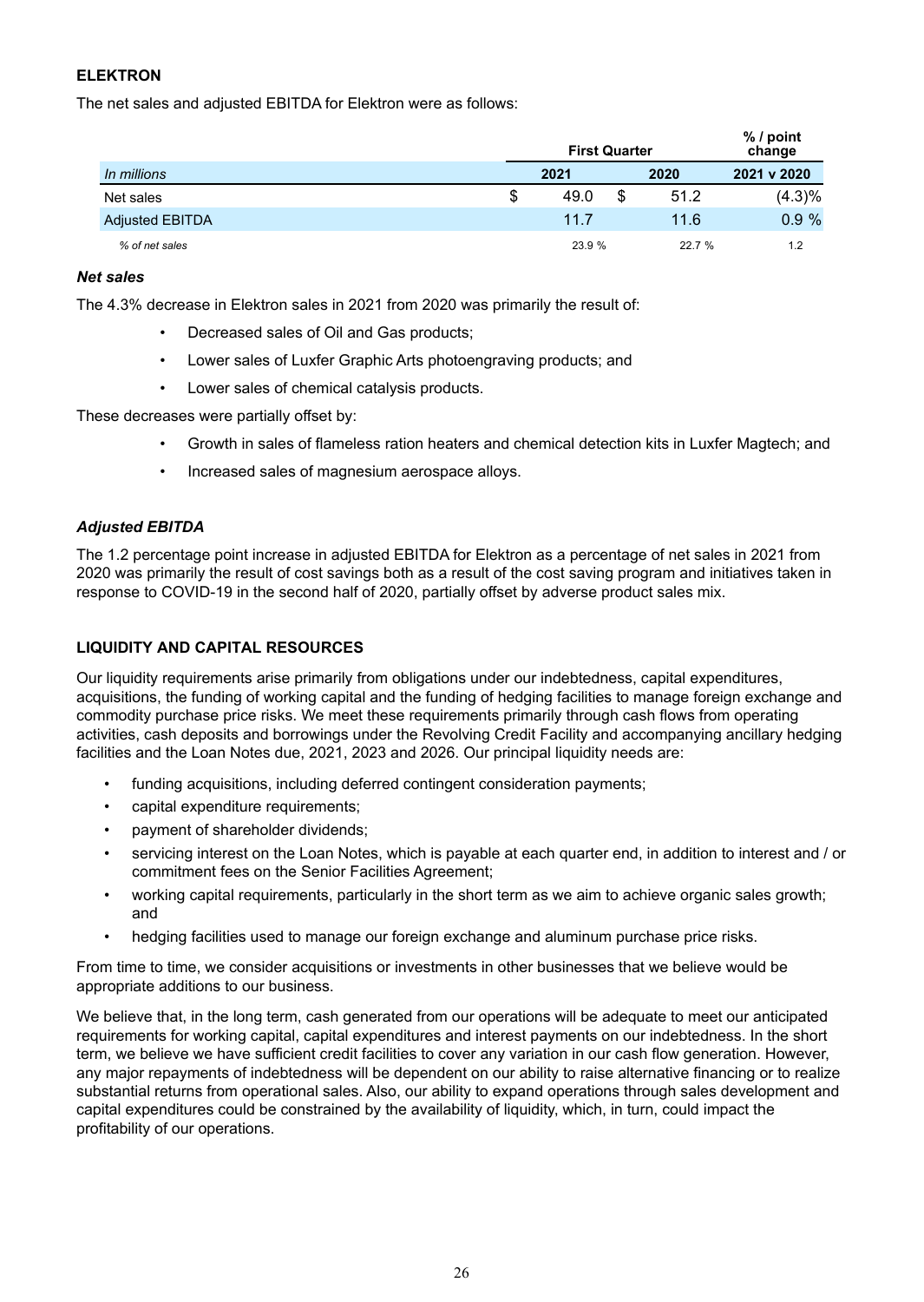We have been in compliance with the covenants under the Loan Notes and the Senior Facilities Agreement throughout all of the quarterly measurement dates from and including September 30, 2011, to March 28, 2021.

Luxfer conducts all of its operations through its subsidiaries, joint ventures and affiliates. Accordingly, Luxfer's main cash source is dividends from its subsidiaries. The ability of each subsidiary to make distributions depends on the funds that a subsidiary receives from its operations in excess of the funds necessary for its operations, obligations or other business plans. We have not historically experienced any material impediment to these distributions, and we do not expect any local legal or regulatory regimes to have any impact on our ability to meet our liquidity requirements in the future. In addition, since our subsidiaries are wholly-owned, our claims will generally rank junior to all other obligations of the subsidiaries. If our operating subsidiaries are unable to make distributions, our growth may slow, unless we are able to obtain additional debt or equity financing. In the event of a subsidiary's liquidation, there may not be assets sufficient for us to recoup our investment in the subsidiary.

Our ability to maintain or increase the generation of cash from our operations in the future will depend significantly on the competitiveness of and demand for our products, including our success in launching new products. Achieving such success is a key objective of our business strategy. Due to commercial, competitive and external economic factors, however, we cannot guarantee that we will generate sufficient cash flows from operations or that future working capital will be available in an amount sufficient to enable us to service our indebtedness or make necessary capital expenditures.

# *Cash Flows*

# *Operating activities*

Cash generated from operating activities was \$15.2 million in the first quarter of 2021. It was primarily related to net income from operating activities, net of the following non-cash items: depreciation and amortization, pension contributions and net changes to assets and liabilities.

Cash used in operating activities was \$4.5 million in the first quarter of 2020. It was primarily related to net income from operating activities, net of the following non-cash items: depreciation and amortization; asset impairment charges, pension contributions and net changes to assets and liabilities.

#### *Investing activities*

Net cash provided by investing activities was \$0.3 million in the first quarter of 2021, compared to net cash used for investing activities of \$2.5 million in the first quarter of 2020. The movement was primarily due to a decrease in capital expenditures which were \$1.4 million and \$2.5 million, in the first quarter of 2021, and 2020, respectively. We anticipate capital expenditures for fiscal 2021 to be approximately \$10 million to \$12 million. There was \$21.0 million of proceeds received from our divestiture of our U.S. aluminum gas cylinder facility included within discontinued operations, partially offset by the \$19.3 million consideration for the purchase of SCI.

#### *Financing activities*

In 2021, net cash provided from financing activities was \$14.8 million (2020: \$14.5 million inflow). We made net drawdowns on our banking facilities of \$19.5 million (2020: \$18.9 million drawdown) and dividend payments of \$3.4 million (2020: \$3.4 million), equating to \$0.125 per ordinary share.

#### *Dividends*

We paid dividends in the first quarter of 2021 of \$3.4 million (2019: \$3.4 million), or \$0.125 per ordinary share.

Any payment of dividends is also subject to the provisions of the U.K. Companies Act, according to which dividends may only be paid out of profits available for distribution determined by reference to financial statements prepared in accordance with the Companies Act and IFRS as adopted by the E.U., which differ in some respects from GAAP. In the event that dividends are paid in the future, holders of the ordinary shares will be entitled to receive payments in U.S. dollars in respect of dividends on the underlying ordinary shares in accordance with the deposit agreement. Furthermore, because we are a holding company, any dividend payments would depend on cash flows from our subsidiaries.

# *Authorized shares*

Our authorized share capital consists of 40.0 million ordinary shares with a par value of £0.50 per share.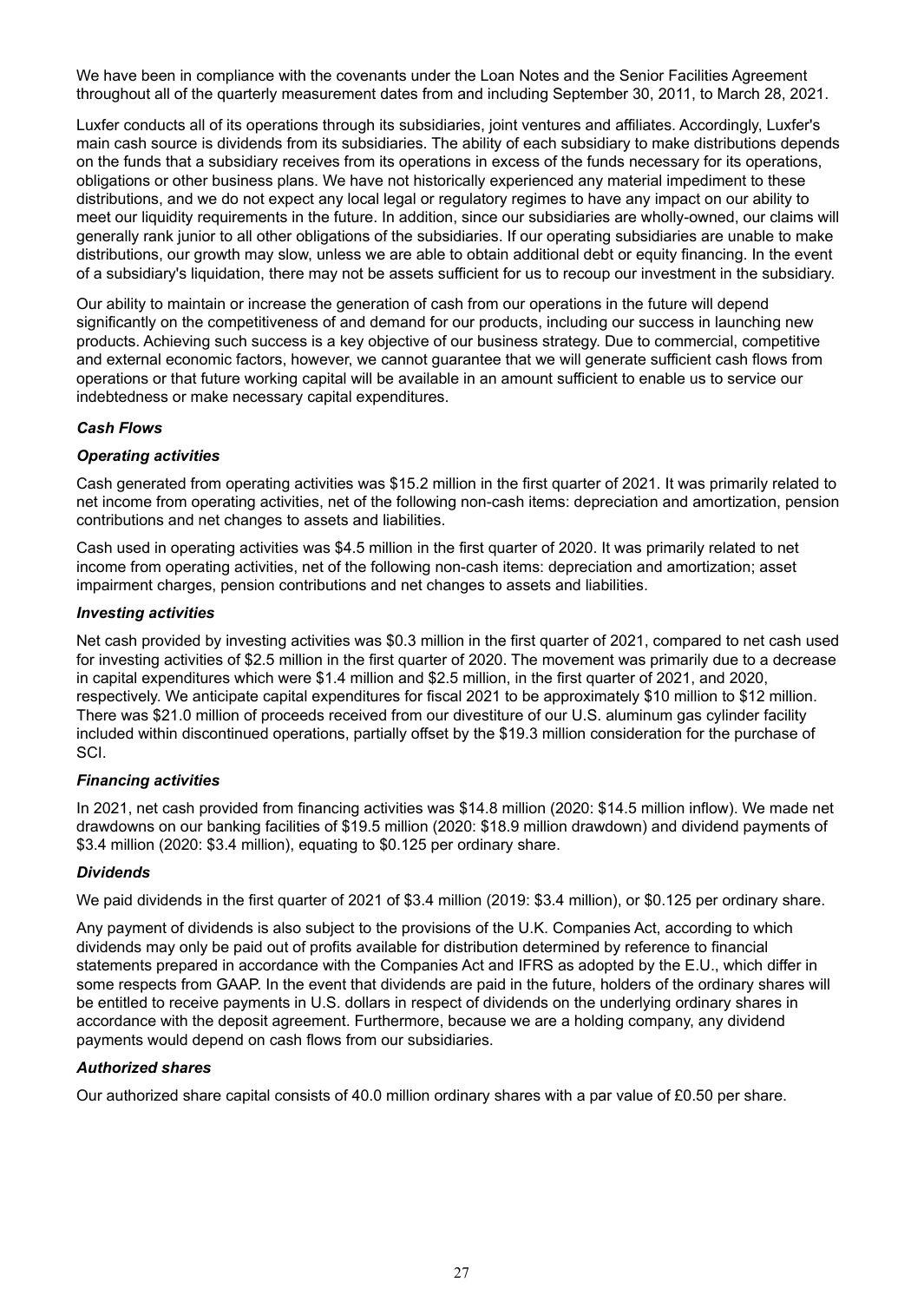# *Contractual obligations*

The following summarizes our significant contractual obligations that impact our liquidity:

|                                           | <b>Payments Due by Period</b> |              |                            |     |                         |      |                  |     |      |                         |
|-------------------------------------------|-------------------------------|--------------|----------------------------|-----|-------------------------|------|------------------|-----|------|-------------------------|
|                                           |                               | <b>Total</b> | <b>Less than</b><br>1 year |     | $1 - 3$<br><b>vears</b> |      | $3 - 5$<br>years |     |      | <b>After</b><br>5 years |
|                                           |                               |              | (in \$ million)            |     |                         |      |                  |     |      |                         |
| <b>Contractual cash obligations</b>       |                               |              |                            |     |                         |      |                  |     |      |                         |
| Loan Notes due 2023                       | \$                            | 25.0         | \$                         |     | \$                      | 25.0 | - \$             |     | \$   |                         |
| Loan Notes due 2026                       |                               | 25.0         |                            |     |                         |      |                  |     |      | 25.0                    |
| Revolving credit facility                 |                               | 23.6         |                            |     |                         | 23.6 |                  |     |      |                         |
| Obligations under operating leases        |                               | 15.2         |                            | 2.4 |                         | 3.1  |                  | 1.8 |      | 7.9                     |
| Capital commitments                       |                               | 1.0          |                            | 1.0 |                         |      |                  |     |      |                         |
| Interest payments                         |                               | 10.3         |                            | 3.3 |                         | 4.2  |                  | 2.5 |      | 0.3                     |
| <b>Total contractual cash obligations</b> | \$                            | 100.1        | S                          | 6.7 | \$                      | 55.9 | \$               | 4.3 | - \$ | 33.2                    |

#### *Off-balance sheet measures*

At March 28, 2021, we had no off-balance sheet arrangements other than those disclosed in Note 15 to the consolidated financial statements.

#### **NEW ACCOUNTING STANDARDS**

See Note 1 of the Notes to Condensed Consolidated Financial Statements for information pertaining to recently adopted accounting standards or accounting standards to be adopted in the future.

# **CRITICAL ACCOUNTING POLICIES**

We have adopted various accounting policies to prepare the consolidated financial statements in accordance with GAAP. Certain of our accounting policies require the application of significant judgment by management in selecting the appropriate assumptions for calculating financial estimates. In our 2020 Annual Report on Form 10- K, filed with the SEC on March 2, 2021, we identified the critical accounting policies which affect our more significant estimates and assumptions used in preparing our consolidated financial statements.

In addition to those disclosed in our 2020 Annual Report on Form 10-K, we have an additional critical accounting policy for business combination, and more specifically the purchase price allocation, ("PPA").

#### **Business combinations**

Business combinations are accounted for using the purchase method. The cost of an acquisition is measured as the aggregate of the consideration transferred, measured at acquisition date fair value, and the amount of any non-controlling interest in the acquiree. The calculation of fair value is judgmental and takes into consideration quoted prices for identical assets and liabilities, prices of similar assets and liabilities sold in an active market and valuation techniques to estimate the fair value when there is no market or information on similar assets or liabilities available. Goodwill represents the excess of the cost of acquired businesses over the net of the fair value of identifiable tangible net assets and identifiable intangible assets purchased and liabilities assumed.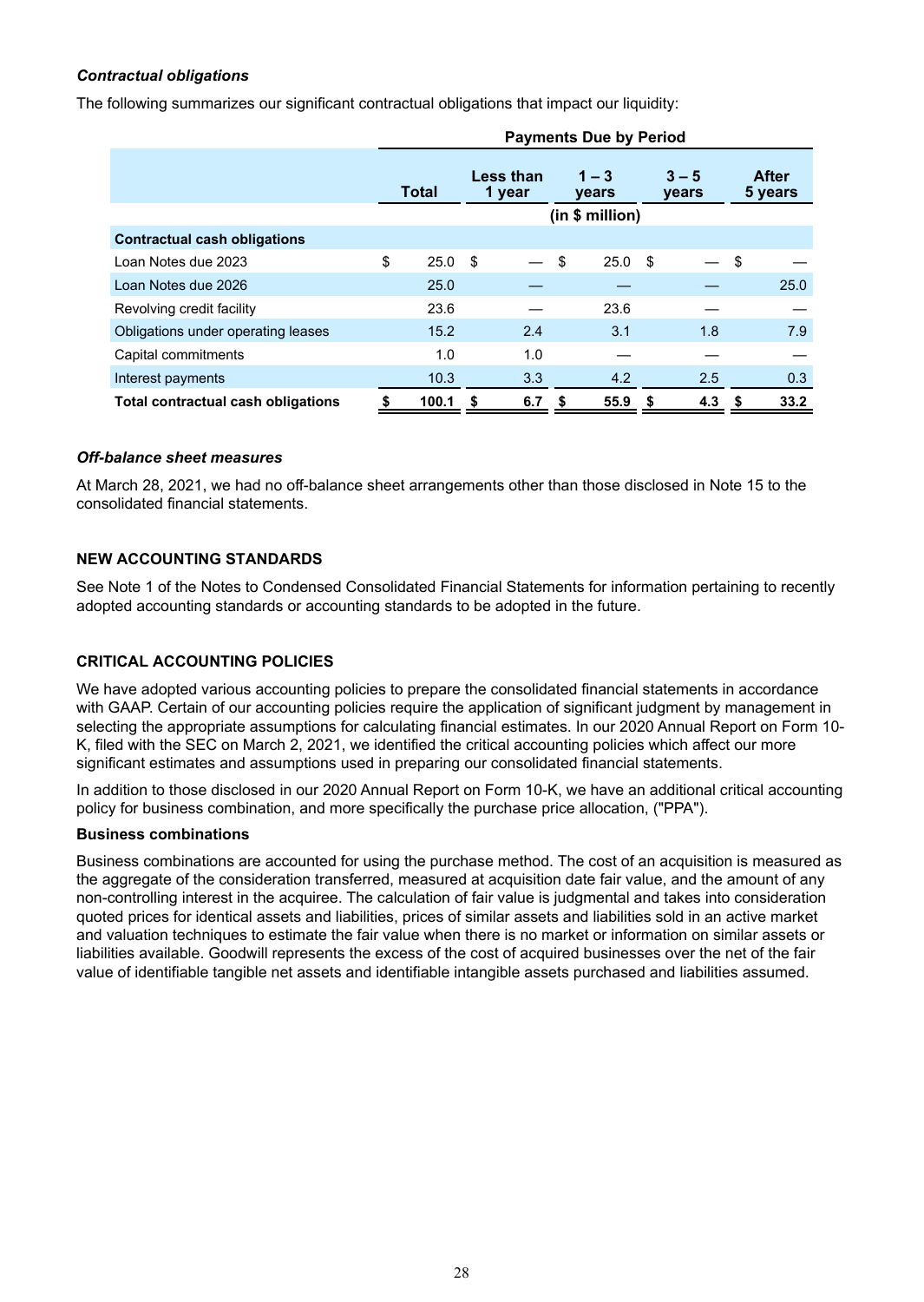# **Item 3. Quantitative and qualitative disclosures about market risk**

There have been no material changes in our market risk during the quarter ended March 28, 2021. For additional information, refer to Item 7A of our 2020 Annual Report on Form 10-K, filed with the SEC on March 2, 2021.

#### **Item 4. Controls and Procedures**

#### **Evaluation of Disclosure Controls and Procedures**

We maintain a system of disclosure controls and procedures designed to provide reasonable assurance as to the reliability of our published financial statements and other disclosures included in this report. Our management evaluated, with the participation of our Chief Executive Officer and our Chief Financial Officer, the effectiveness of the design and operation of our disclosure controls and procedures as of the end of the quarter ended March 28, 2021, pursuant to Rule 13a-15(b) of the Securities Exchange Act of 1934 (the "Exchange Act"). Based upon their evaluation, our Chief Executive Officer and our Chief Financial Officer concluded that our disclosure controls and procedures were effective, at a reasonable assurance level, as of the quarter ended March 28, 2021, to ensure that information required to be disclosed by us in the reports we file or submit under the Exchange Act is recorded, processed, summarized and reported, within the time periods specified in the Securities and Exchange Commission's rules and forms, and to ensure that information required to be disclosed by us in the reports we file or submit under the Exchange Act is accumulated and communicated to our management, including our principal executive and principal financial officers, as appropriate to allow timely decisions regarding required disclosures.

#### *Changes in Internal Control over Financial Reporting*

There was no change in our internal control over financial reporting (as defined in Rules 13a-15(f) and 15d-15(f) under the Exchange Act) that occurred during the quarter and annual period ended March 28, 2021, that has materially affected, or is reasonably likely to materially affect, our internal control over financial reporting.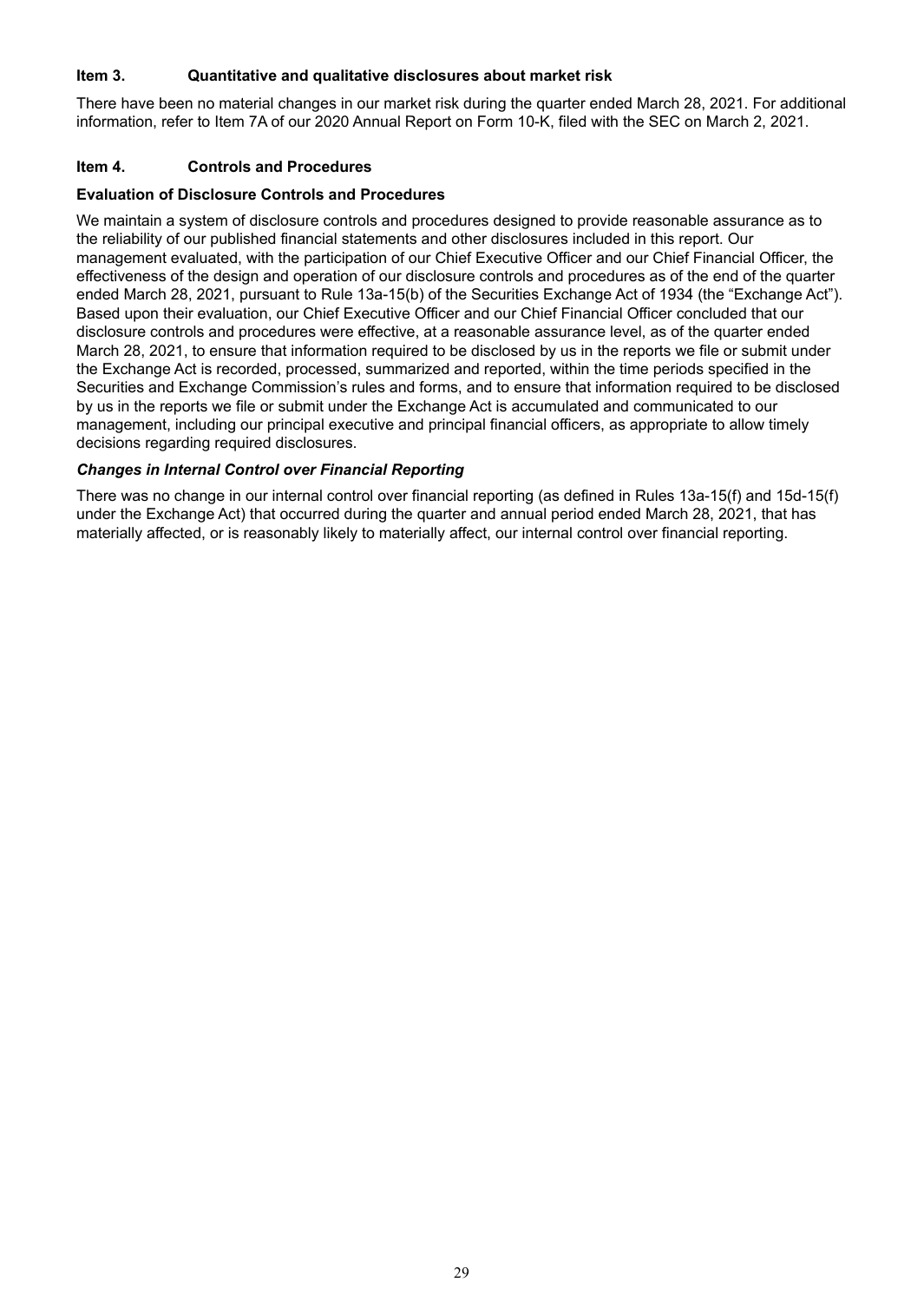# **PART II - OTHER INFORMATION**

# **Item 1. Legal Proceedings**

The Company is a defendant in various lawsuits and is subject to various claims that arise in the normal course of business, the most significant of which are summarized in Note 15 (commitments and contingencies) to the consolidated financial statements in ITEM 1. In the opinion of management, the likelihood that the ultimate disposition of these matters will have a material adverse impact is remote.

### **Item 1A. Risk Factors**

There have been no material changes from the risk factors previously disclosed in Item 1A. of our 2020 Annual Report on Form 10-K.

# **Item 2. Unregistered Sales of Equity Securities and Use of Proceeds**

Not applicable.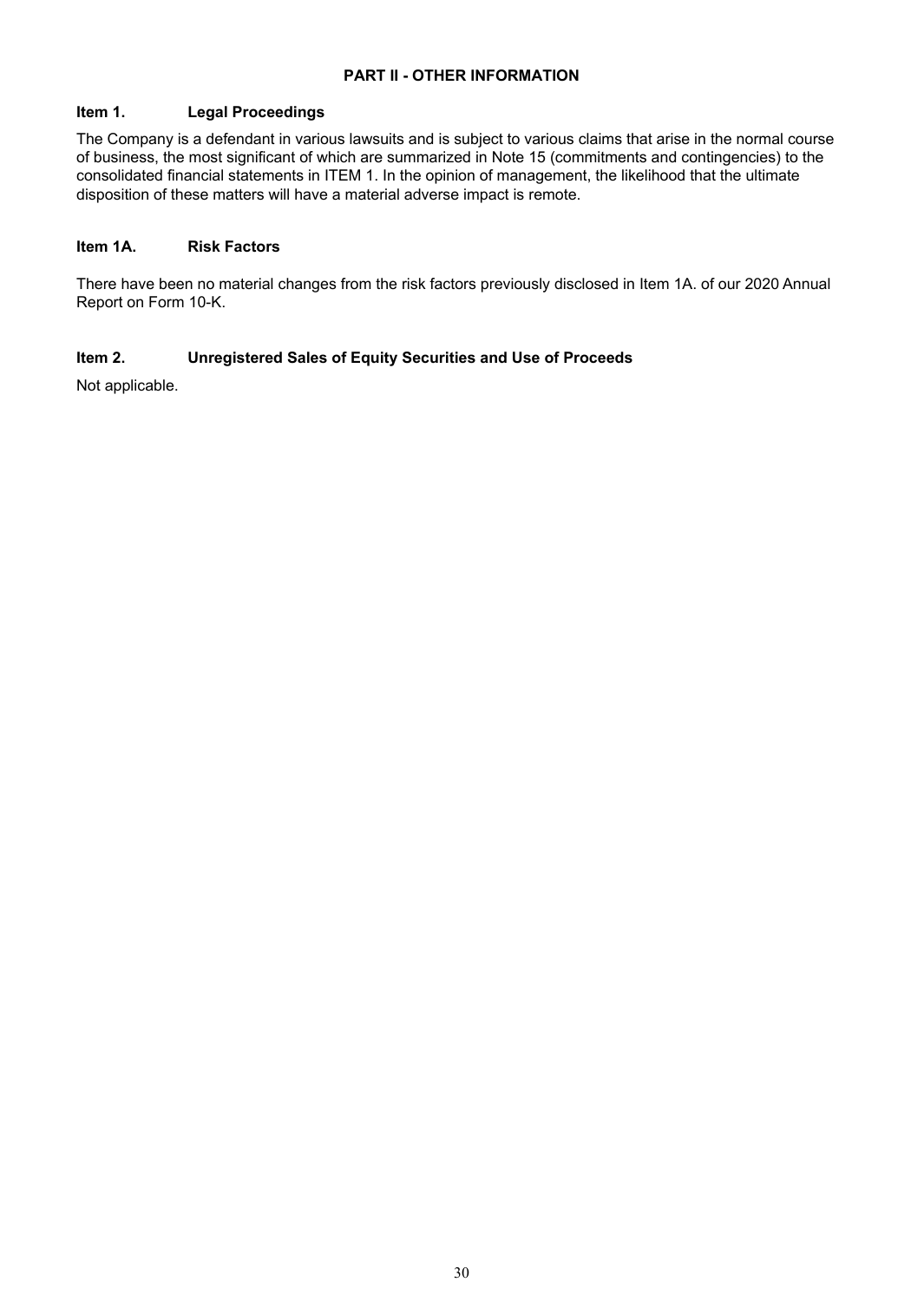# **Item 6. Exhibits**

- 31.1 Certification Required by Rule 13a-14(a) or 15d-14(a) under the Securities Exchange Act of 1934-Alok Maskara
- 31.2 Certification Required by Rule 13a-14(a) or 15d-14(a) under the Securities Exchange Act of 1934- Heather Harding
- 32.1 Certification Pursuant to Section 906 of the Sarbanes-Oxley Act of 2002 (Subsections (a) and (b) of Section 1350, Chapter 63 of Title 18, United States Code)-Alok Maskara
- 32.2 Certification Pursuant to Section 906 of the Sarbanes-Oxley Act of 2002 (Subsections (a) and (b) of Section 1350, Chapter 63 of Title 18, United States Code)-Heather Harding
- 101 The financial statements from the Company's Interim Report on Form 10-Q for the quarter ended March 28, 2021, formatted in XBRL: (i) Condensed Consolidated Statements of Income, (ii) Condensed Consolidated Statements of Comprehensive Income, (iii) Condensed Consolidated Balance Sheets, (iv) Condensed Consolidated Statements of Cash Flows, (v) Condensed Consolidated Statements of Changes in Equity, and (vi) Notes to Condensed Consolidated Financial Statements, tagged as blocks of text and including detailed tags.